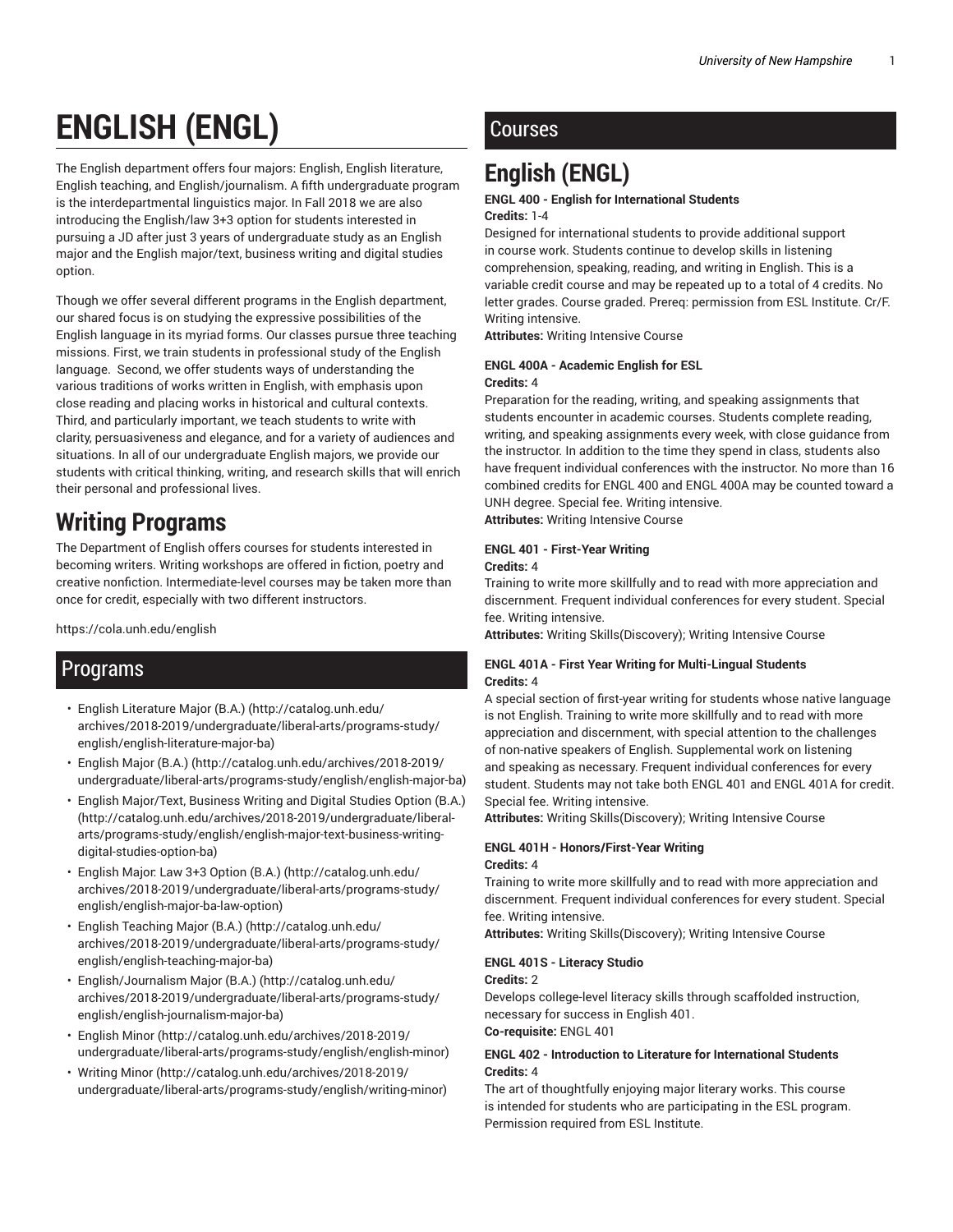### **ENGL #403 - Exploring Literature**

#### **Credits:** 4

The art of thoughtfully enjoying major literary works. **Attributes:** Humanities(Disc)

#### **ENGL 403W - Exploring Literature Credits:** 4

The art of thoughtfully enjoying major literary works. Writing intensive. **Attributes:** Humanities(Disc); Writing Intensive Course

# **ENGL 405 - Introduction to Linguistics Credits:** 4

Overview of the study of language: universal properties of human language, Chomsky's innateness of hypothesis, language acquisition in children, dialects and language variation, language change. Includes introduction to modern grammar (phonology, syntax, semantics) and to scientific linguistic methodology. (Also offered as LING 405.) **Attributes:** Social Science (Discovery); Inquiry (Discovery)

### **ENGL 405H - Honors/Introduction to Linguistics Credits:** 4

Overview of the study of language: universal properties of human language, Chomsky's innateness of hypothesis, language acquisition in children, dialects and language variation, language change. Includes introduction to modern grammar (phonology, syntax, semantics) and to scientific linguistic methodology. (Also offered as LING 405.) **Attributes:** Social Science (Discovery); Inquiry (Discovery)

# **ENGL 415A - Literature and Law**

### **Credits:** 4

From the gritty mean streets to the marble columned courthouse, 'Literature and Law' addresses issues of interpretation and moral judgement. Students will examine the literary explorations of various facets of the legal system and criminality and address fundamental questions raised by the law. Writing intensive. Ideal for students interested in: Justice Studies, Sociology, Political Science, and Psychology. Prereq: ENGL 401 (B or better). Writing intensive. **Attributes:** Humanities(Disc); Writing Intensive Course

# **ENGL 415B - Literature and Business Credits:** 4

Reading literature provides fresh ways to consider the purposes, benefits, strategies, ethics, and risks of business. Using a variety of literary forms (poetry, short fiction, novels, plays, and essays) this course serves as a reflective study of business practices and how they affect individuals and groups. This course asks students to consider how literature can help us think more broadly about the function business. Ideal for students interested in Business Administration, Marketing, and Economics. Prereq: ENGL 401 (with a B or better). Writing intensive.

**Attributes:** Humanities(Disc); Writing Intensive Course

# **ENGL 415C - Literature and Medicine**

#### **Credits:** 4

Literary representations of medical practice are used to prompt discussion of broad issues concerning medical philosophy and medical ethics, the image of the medical professional in the media, differing conceptions of healing in various social contexts worldwide, and changes in biological science and medicine on the larger society. Ideal for students interested in: Health Care, Biomedical Sciences, Physical therapy, and Nutrition. Prereq: ENGL 401 (with a B or better). Writing intensive.

**Attributes:** Humanities(Disc); Writing Intensive Course

#### **ENGL #415D - Literature and the Animal World Credits:** 4

Our ability to define what it is to be human, what essential struggles and dilemmas humans face, depends on our understanding of the relationship between human and animal identity. In this course students address questions fundamental for those engaged in animal-related professions. Ideal for students interested in: Equine Studies, Pre-Vet, Biology, and Zoology. Prereq: ENGL 401 (with a B or better). Writing intensive.

**Attributes:** Humanities(Disc); Writing Intensive Course

#### **ENGL 415E - Literature and Cyberculture Credits:** 4

What is "cyberculture" and how has it been portrayed in various forms of literature? This course explores the very nature of what cyberculture is, and looks at various aspects of this culture - computers, coders and hackers, online communities, cyber-commerce, digitization, e-mail, and so on. Students study how essayists, novelists, and dramatists have raised fundamental questions about the nature and effects of digitization upon our society.Ideal for students interested in: Business, Communications, and Computer Science. Prereq: ENGL 401 (with a B or better). Writing intensive.

**Attributes:** Humanities(Disc); Writing Intensive Course

### **ENGL #415F - Literature and the Psyche Credits:** 4

Literature has long been fascinated with the inner lives of characters, with altered states of mind, madness and recovery, the development of a sense of selfhood and the place of mental deviance in society. This course will examine how literary texts have portrayed the pschological dimensions of human life and the personal, social and therapeutic challenges such portrayals raise. Ideal for students interested in: Psychology and Gender Studies. Prereq: ENGL 401 (with a B or better). Writing intensive.

**Attributes:** Humanities(Disc); Writing Intensive Course

#### **ENGL 415G - Literature and the Visual Arts Credits:** 4

This course considers how the sister arts communicate with each other, how writers -- sometimes sassy, sometimes ecstatic -- talk back to paintings, and how painters -- and artists in other mediums -- find inspiration in myth, poetry, and the written word. Students discuss a range of questions that result from such an investigation.Ideal for students interested in: Art, Humanities, Communications, and Theater and Dance. Prereq: ENGL 401 (with a B or better). Writing intensive. **Attributes:** Humanities(Disc); Writing Intensive Course

#### **ENGL #415J - Literature and Religion Credits:** 4

Most major religions are founded on basic literary principles of "word" or "text", such as the Hebrew Torah, the Christian Bible, the Koran of Islam or the Vedas of Hinduism. While many people in our own time see literature as a "secular scripture" others see literature as a natural conduit for channeling the divine. Ideal for students interested in: Philosophy, Anthropology, Sociology, and History. Prereq: ENGL 401 (with a B or better). Writing intensive.

**Attributes:** Humanities(Disc); Writing Intensive Course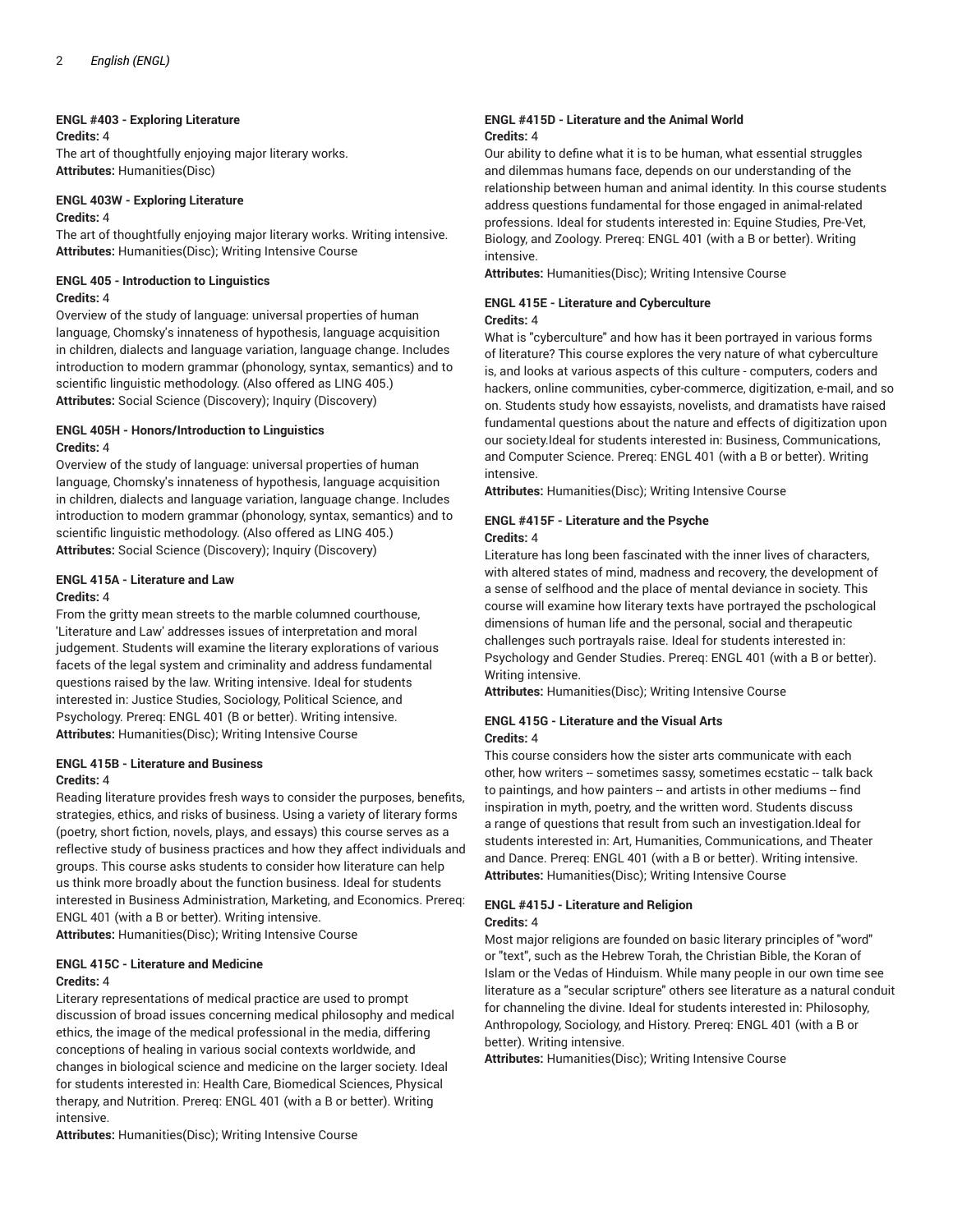#### **ENGL 419 - Introduction to Literary Analysis Credits:** 4

Critical analysis of fiction, poetry, drama, nonfiction, and a variety of other art forms, such as film and media. Developing fundamental research, writing, and critical skills. Frequent short papers. This course is a prerequisite with a minimum grade of C for those intending to declare one of the four majors offered in the English Department. Writing intensive. **Attributes:** Inquiry (Discovery); Writing Intensive Course

# **ENGL 419H - Honors/Writing about Literature Credits:** 4

Critical analysis of fiction, poetry, drama, nonfiction, and a variety of other art forms, such as film and media. Developing fundamental research, writing, and critical skills. Frequent short papers. This course is a prerequisite with a minimum grade of C for those intending to declare one of the four majors offered in the English Department. Writing intensive. **Attributes:** Inquiry (Discovery); Writing Intensive Course

# **ENGL 440A - On Race in Culture and Society Credits:** 4

Of our special concern will be the claim that race is a culturally or socially, not biologically, constructed category. The reading list will include literary texts (Toni Morrison's "Recitatif"), works of African American comedians (Bill Cosby, Richard Pryor, Eddie Murphy, etc.), philosophical texts (Immanuel Kant, W.E.B. DuBois, K.A. Appiah, etc.) as well as some legal documents (recent U.S. Supreme Court decisions concerning affirmative action). We will also do two case studies, one on the name of Redskins and one the Whiteness Project. The general goal of the course is to improve the student's ability to speak and think critically about race and race relations in the U.S. Writing intensive.

**Attributes:** Humanities(Disc); Writing Intensive Course

#### **ENGL 441 - On Race and Culture in Society Credits:** 4

Of our special concern will be the claim that race is a culturally or socially, not biologically, constructed category. The reading list will include literary texts (Toni Morrison's "Recitatif"), works of African American comedians (Bill Cosby, Richard Pryor, Eddie Murphy, etc.), philosophical text (Immanuel Kant, W.E.B. DuBois, K.A. Applah, etc) as well as some legal documents (recent U.S. Supreme Court decisions concerning affrimative action). We will also do two case studies, one on the name of the Redskins and one on the Whiteness Project. The general goal of the course is to improve the student's ability to speak and think critically about race and race relations in the U.S. Writing intensive. **Attributes:** Humanities(Disc); Writing Intensive Course

#### **ENGL 444D - Irish Identity**

#### **Credits:** 4

Explores the historical causes and literary effects of emigration from Ireland to other regions in the North and South Atlantic. Considers the political and economic conditions of Ireland itself and asks how Irish identities are first formed dialectically through contact with indigenous others and then nostalgically constituted through the experience of migration. Writing intensive.

**Attributes:** Humanities(Disc); Inquiry (Discovery); Writing Intensive Course

# **ENGL 444G - Ethnic America: Readings in African American, Asian American, NativeAmerican and Latino/a Literature**

# **Credits:** 4

This course introduces students to literature by and about African Americans, Asian Americans, Natives, and Latino/as. It introduces approaches in American Studies that will guide students in understanding and appreciating what we call ethnic literature. Secondary sources might include readings in and about ideological criticism, historical analysis, race and ethnic studies, multicultural education, formal narrative, and genre analysis. Writing intensive.

**Attributes:** Humanities(Disc); Inquiry (Discovery); Writing Intensive Course

# **ENGL #444K - People Stories: Investigating Identity as Literary Construction**

# **Credits:** 4

Plato's Republic, Shakespeare's As You Like It, Thoreau's Walden, Narrative of Frederick Douglass, Austen's Mansfield Park, Palahniuk's Fight Club, Eugenides' Middlesex, Satrapi's Persepolis, Hall's Without a Map, poetry, and seminar texts in criticism are read as we complicate our notions of what shapes identity across time, race, cultures, genders, economic statuses, and through the media of dialogue, novel, drama, poetry, graphic novel, and memoir. Writing intensive.

**Attributes:** Humanities(Disc); Inquiry (Discovery); Writing Intensive Course

# **ENGL #444M - Food and Class: America's Food Industry and the (Im)migrant Worker**

#### **Credits:** 4

Students explore the implications of food production and labor in the US through the stories artists and writers have given us, specifically, those of migrant and immigrant food workers. Texts include Fast Food Nation, The Jungle, The Grapes of Wrath and Diary of an Undocumented Immigrant. Through writing, close reading, and collaboration, students map a path of inquiry for their study, culminating in one research and one multi-media project. Field trips to a local farm, the Dreams of Freedom Museum, and New York over spring break. Writing intensive.

**Attributes:** Humanities(Disc); Inquiry (Discovery); Writing Intensive Course

#### **ENGL 444N - Monsters!!!**

#### **Credits:** 4

This course will introduce students to a number of critical thinking processes by examining one of the most symbolically significant human archetypes, Monsters. By engaging works of historical significance and popular texts, students will explore a familiar subject from historical, political, psychological, and literary points of view. Writing intensive. **Attributes:** Humanities(Disc); Inquiry (Discovery); Writing Intensive Course

#### **ENGL 501 - Introduction to Creative Nonfiction Credits:** 4

A writing course that explores types of creative nonfiction such as nature writing, the profile, the memoir, and the personal essay. Extensive reading of contemporary authors to study the sources and techniques used in creative nonfiction. Regular papers, conferences, and workshops. Prereq: ENGL 401. Special fee. Writing intensive.

**Attributes:** FinePerformingArts(Discovery); Writing Intensive Course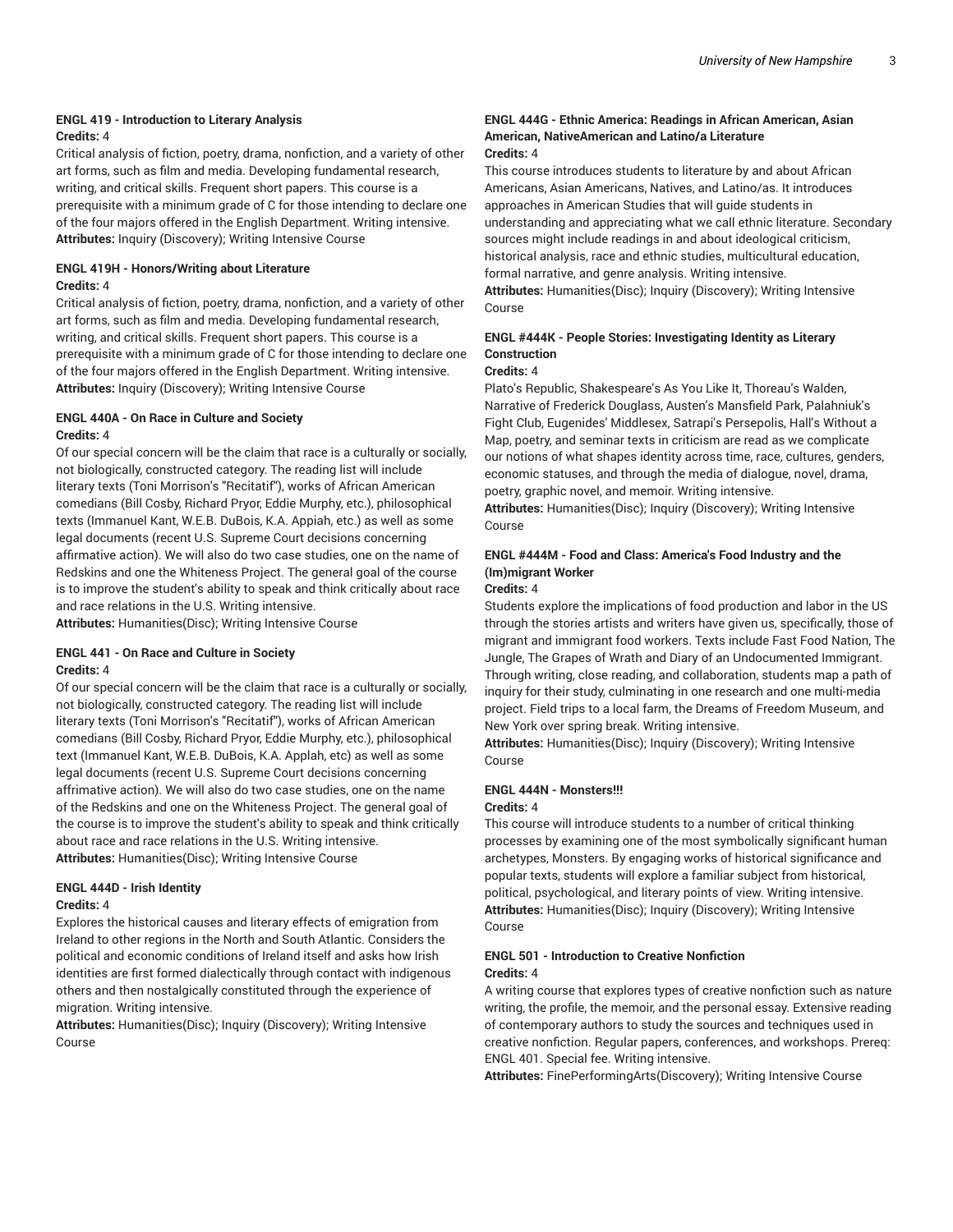# **ENGL 501H - Honors/Introduction to Creative Nonfiction Credits:** 4

A writing course that explores types of creative nonfiction such as nature writing, the profile, the memoir, and the personal essay. Extensive reading of contemporary authors to study the sources and techniques used in creative nonfiction. Regular papers, conferences, and workshops. Special fee. Writing intensive.

**Attributes:** FinePerformingArts(Discovery); Writing Intensive Course

# **ENGL 502 - Professional and Technical Writing Credits:** 4

A writing course introducing students to the effective communication of technical information through various workplace documents including resumes, memos, business letters, reports, brochures, etc. Special emphasis on an introduction to professional conventions and genres and to the transferable skills of rhetorical and audience analysis, document design and collaborative work. Prereq: ENGL 401. Special fee (no fee for students taking ENGL 502 at UNHM). Writing intensive. **Attributes:** Writing Intensive Course

# **ENGL 502H - Honors/Technical Writing Credits:** 4

A writing course introducing students to the effective communication of technical information through various workplace documents including resumes, memos, business letters, reports, brochures, etc. Special emphasis on an introduction to professional conventions and genres and to the transferable skills of rhetorical and audience analysis, document design and collaborative work. Special fee. Prereq: permission. Writing intensive.

**Attributes:** Writing Intensive Course

#### **ENGL 503 - Persuasive Writing Credits:** 4

Writing of all types of persuasive nonfiction prose, including argumentative essays and position papers. Special attention to argumentative structures and analysis of audiences. Weekly papers of varying lengths and formats, frequent conferences. Prereq: ENGL 401. Special fee. Writing intensive.

**Attributes:** Writing Intensive Course

# **ENGL 504 - Resume Writing**

#### **Credits:** 2

Write your resume now! Readings from recruiters, scholars, and managers reveal what employers want in resumes and cover letters, and what they don't want. Topics include: understanding ATS (applicant tracking systems); analyzing purpose and audience; learning cutting-edge designs; writing detailed and efficient content; tailoring your resume to the job advertisement; writing persuasive cover letters; and formatting and editing tips. Students will identify two job advertisements and write a resume and letter for each. Cr/F.

# **ENGL 511 - Major Writers in English**

#### **Credits:** 4

In-depth study and discussion of a few American and/or British writers. Topics and approaches vary depending on instructors. May be repeated for credit, barring duplication of topic. Writing intensive. **Attributes:** Humanities(Disc); Writing Intensive Course

#### **ENGL 512 - British Literature I Age of Heroes: Beowulf to Dr. Faustus Credits:** 4

An introduction to the earliest poetry, prose and drama in English, considered in chronological order and in historical context. Examine important literary works as the old English epic Beowulf, Chaucer's entertaining collection Canterbury Tales, the Arthurian romance Sir Gawain and the Green Knight, the devotional autobiography The Book of Margery Kempe, the sermon in dramatic form Everyman, Edmund's Spenser's chivalric saga The Faerie Queen and the sonnets of Philip Sidney and William Shakespeare. Writing intensive. **Attributes:** Humanities(Disc); Writing Intensive Course

# **ENGL 513 - British Literature II Age of Revolutions: Shakespeare to Austen**

#### **Credits:** 4

An introduction to the English literary tradition from the Renaissance to the early Romantics, considered in chronological order and in historical context. Examine important literary works such as Shakespeare's Twelfth Night, the erotic poetry of John Donne, John Milton's Biblical epic Paradise Lost, Aphra Behn's roguish comedy The Rover, Margaret Cavendish's utopian fantasy the Blazing World, the satire of Jonathan Swift, and early Romantic works by Thomas Grey and Jane Austen. Writing intensive.

**Attributes:** Humanities(Disc)

# **ENGL 513H - British Literature II Age of Revolutions: Shakespeare to Austen**

#### **Credits:** 4

An introduction to the English literary tradition from the Renaissance to the early Romantics, considered in chronological order and in historical context. Examine important literary works such as Shakespeare's Twelfth Night, the erotic poetry of John Donne, John Milton's Biblical epic Paradise Lost, Aphra Behn's roguish comedy The Rover, Margaret Cavendish's utopian fantasy the Blazing World, the satire of Jonathan Swift, and early Romantic works by Thomas Grey and Jane Austen. Writing intensive.

**Attributes:** Humanities(Disc); Writing Intensive Course

# **ENGL 513W - British Literature II Age of Revolutions: Shakespeare to Austen**

#### **Credits:** 4

Selected works in poetry and prose considered in chronological order and historical context. Attention to the works and to the ideas and tastes of their periods. The Stuart Monarchy to the Age of Enlightenment. Writing intensive.

**Attributes:** Humanities(Disc); Writing Intensive Course

#### **ENGL 514 - British Literature III: Revolts, Renewals, Migrations Credits:** 4

Encounter the Romantic fantasies of John Keats's nature poetry and Mary Shelley's Frankenstein, the Victorian novels that brought us Jane Eyre, Ebenezer Scrooge and Mr. Hyde, the experiments of Modernists like Virginia Woolf and James Joyce, and Postmodern transformations by a shifting cast of contemporaries. We'll read these works in the context of imperial expansion and contraction, the crises of world wars, and the civil rights and independence struggles of the 20th and 21st centuries. **Attributes:** Humanities(Disc)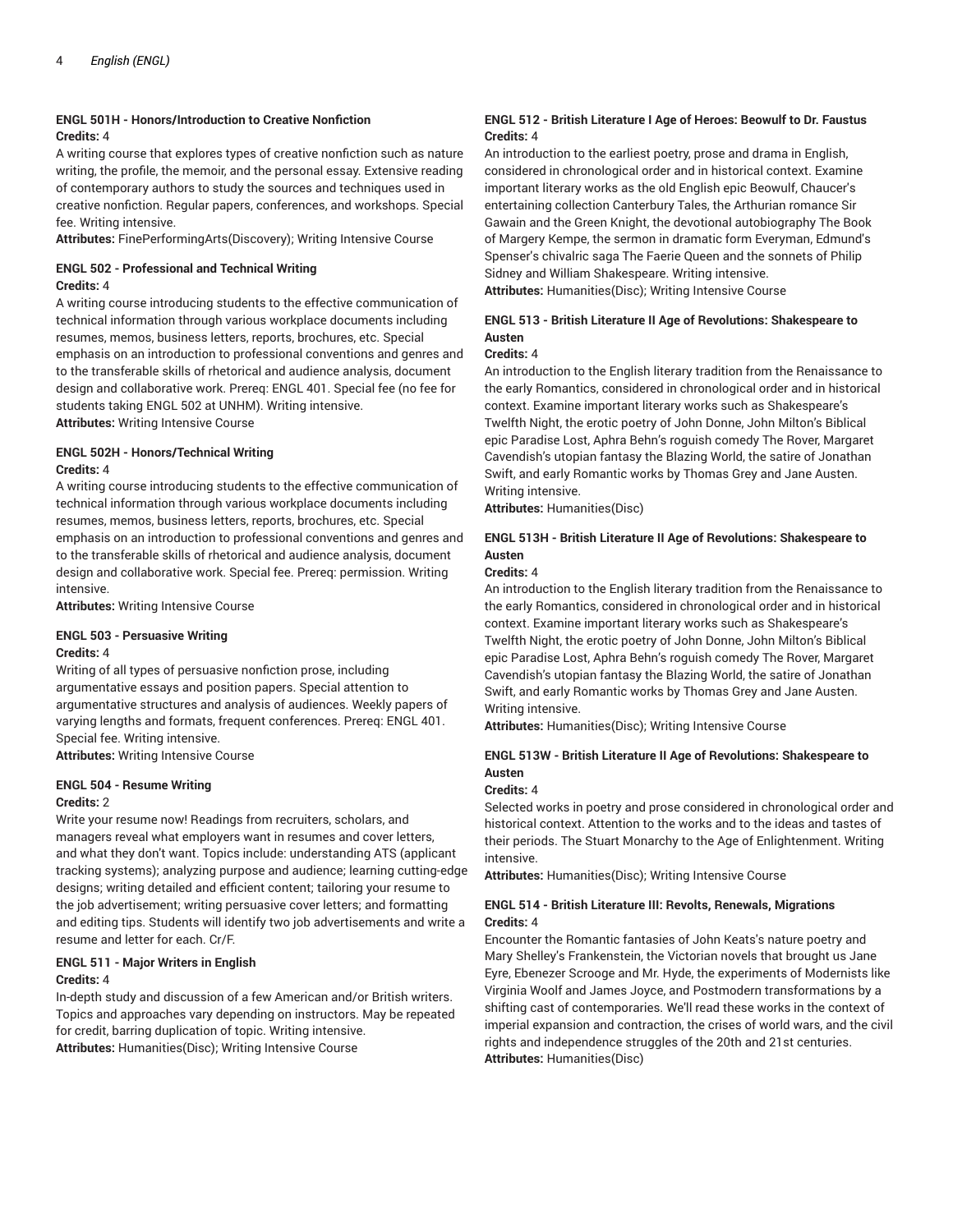### **ENGL 514H - Honors/British Literature III: Revolts, Renewals, Migrations Credits:** 4

Encounter the Romantic fantasies of John Keats's nature poetry and Mary Shelley's Frankenstein, the Victorian novels that brought us Jane Eyre, Ebenezer Scrooge and Mr. Hyde, the experiments of Modernists like Virginia Woolf and James Joyce, and Postmodern transformations by a shifting cast of contemporaries. We'll read these works in the context of imperial expansion and contraction, the crises of world wars, and the civil rights and independence struggles of the 20th and 21st centuries. **Attributes:** Humanities(Disc); Writing Intensive Course

#### **ENGL 514W - British Literature III: Revolts, Renewals, Migrations Credits:** 4

Encounter the Romantic fantasies of John Keats's nature poetry and Mary Shelley's Frankenstein, the Victorian novels that brought us Jane Eyre, Ebenezer Scrooge and Mr. Hyde, the experiments of Modernists like Virginia Woolf and James Joyce, and Postmodern transformations by a shifting cast of contemporaries. We'll read these works in the context of imperial expansion and contraction, the crises of world wars, and the civil rights and independence struggles of the 20th and 21st centuries. **Attributes:** Humanities(Disc); Writing Intensive Course

# **ENGL #515 - American Literature I Conquest and Nation: First Contact to the Civil War**

**Credits:** 4

Read texts from the English settlement of North America to the founding of the U.S. and to the national crisis of the Civil War. Encounter an astonishing range of voices in exploration accounts, sermons, captivity narratives, Native American writings, Revolutionary texts, autobiographies, fiction, nature writing, slave narratives, and poetry. The course offers students knowledge of the formative period of American literature and experience in textual analysis through reading and writing about multiple genres.

**Attributes:** Humanities(Disc)

# **ENGL 515H - Honors/American Literature I Conquest and Nation: First Contact to the Civil War**

#### **Credits:** 4

Read texts from the English settlement of North America to the founding of the U.S. and to the national crisis of the Civil War. Encounter an astonishing range of voices in exploration accounts, sermons, captivity narratives, Native American writings, Revolutionary texts, autobiographies, fiction, nature writing, slave narratives, and poetry. The course offers students knowledge of the formative period of American literature and experience in textual analysis through reading and writing about multiple genres. Writing intensive.

**Attributes:** Humanities(Disc); Writing Intensive Course

# **ENGL 515W - American Literature I Conquest and Nation: First Contact to the Civil War**

#### **Credits:** 4

Read texts from the English settlement of North America to the founding of the U.S. and to the national crisis of the Civil War. Encounter an astonishing range of voices in exploration accounts, sermons, captivity narratives, Native American writings, Revolutionary texts, autobiographies, fiction, nature writing, slave narratives, and poetry. The course offers students knowledge of the formative period of American literature and experience in textual analysis through reading and writing about multiple genres. Writing intensive.

**Attributes:** Humanities(Disc); Writing Intensive Course

#### **ENGL 516 - American Literature II Money, Migration, and Modernity: Huck Finn to Beloved**

#### **Credits:** 4

Students will discuss novels, plays, poems, and essays that address the difficult issues of national rebuilding, the temptations of a new consumer culture, the devastations of numerous ward fought overseas, and encounters with European, Jewish, Latin American, and Asian immigrants. Whether comparing nineteenth-century Huckleberry Finn with twentieth-century Beloved or making sense of modern and postmodern literary playfulness, students will become thoughtful readers and writers.

**Attributes:** Humanities(Disc)

# **ENGL 516H - Honors/American Literature II Money, Migration, and Modernity: Huck Finn to Beloved**

**Credits:** 4

Students will discuss novels, plays, poems, and essays that address the difficult issues of national rebuilding, the temptations of a new consumer culture, the devastations of numerous wars fought overseas, and encounters with European, Jewish, Latin American, and Asian immigrants. Whether comparing nineteenth-century Huckleberry Finn with twentieth-century Beloved or making sense of modern and postmodern literary playfulness, students will become thoughtful readers and writers. Writing intensive.

**Attributes:** Humanities(Disc); Writing Intensive Course

# **ENGL 516W - American Literature II Money, Migration, and Modernity: Huck Finn to Beloved**

#### **Credits:** 4

Students will discuss novels, plays, poems, and essays that address the difficult issues of national rebuilding, the temptations of a new consumer culture, the devastations of numerous wars fought overseas, and encounters with European, Jewish, Latin American, and Asian immigrants. Whether comparing nineteenth-century Huckleberry Finn with twentieth-century Beloved or making sense of modern and postmodern literary playfulness, students will become thoughtful readers and writers. Writing intensive.

**Attributes:** Humanities(Disc); Writing Intensive Course

#### **ENGL 517 - Introduction to African American Literature and Culture Credits:** 4

An introduction to African American literature in the context of a variety of cultural perspectives. Course topics may include major writers, literary genres, historical periods, Harlem Renaissance, Black Arts Movement, fine and folk arts, religion, music, and film. (Also offered as AMST 502.) Writing intensive.

**Attributes:** Humanities(Disc); Inquiry (Discovery); Writing Intensive Course

# **ENGL 517H - Honors/Introduction to African American Literature and Culture**

#### **Credits:** 4

An introduction to African American literature in the context of a variety of cultural perspectives. Course topics may include major writers, literary genres, historical periods, Harlem Renaissance, Black Arts Movement, fine and folk arts, religion, music, and film. (Also offered as AMST 502.) Writing intensive.

**Attributes:** Humanities(Disc); Writing Intensive Course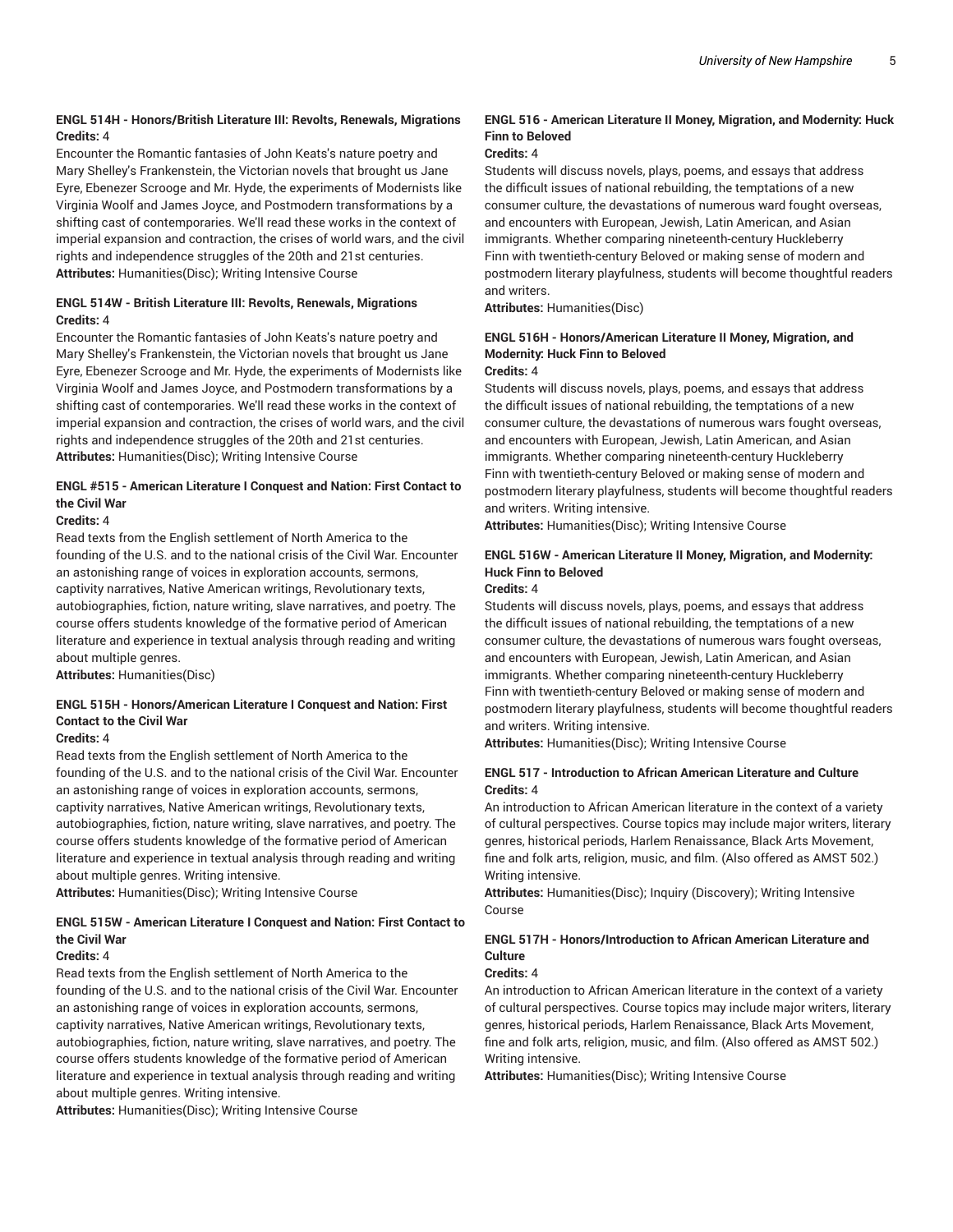#### **ENGL 518 - Bible as Literature**

#### **Credits:** 4

Literature of the Old and New Testaments and the Apocrypha, primarily in the King James version. **Attributes:** Humanities(Disc)

**ENGL 518H - Honors/Bible as Literature**

#### **Credits:** 4

Literature of the Old and New Testaments and the Apocrypha, primarily in the King James version. Writing intensive.

**Attributes:** Humanities(Disc); Writing Intensive Course

#### **ENGL 518W - Bible as Literature**

#### **Credits:** 4

Literature of the Old and New Testaments and the Apocrypha, primarily in the King James version. Writing intensive. **Attributes:** Humanities(Disc); Writing Intensive Course

# **ENGL 520 - Literature and the History of Ideas: Dystopian and Post Apocalyptic Fiction**

#### **Credits:** 4

Our survey of short stories and novellas spans historical periods and national literatures. Together theses stories offer a context for literary terms, subgenres, and historical contexts, as well as diverse opportunities for close-reading. Writing assignments (blog posts and a range of analytical and creative writing options) will enable further investigations of these perennial and new classics. **Attributes:** Humanities(Disc)

#### **ENGL 521 - Nature Writers Credits:** 4

Literary writings on the natural environment by naturalists and observant others concerned about the environment. Readings include essays, selections, or book length works by such authors as Gilbert White, Henry David Thoreau, Ralph Waldo Emerson, John Muir, John Burroughs, Aldo Leopold, Rachel Carson, Wallace Stegner, Edward Abbey, Annie Dillard, Jamaica Kincaid, Terry Tempest Williams, Janisse Ray, Sandra Steingraber, and others. See detailed course description in the department and on the department website. Writing intensive. **Attributes:** Humanities(Disc); Writing Intensive Course

#### **ENGL 521H - Honors/Nature Writers Credits:** 4

Literary writings on the natural environment by naturalists and observant others concerned about the environment. Readings include essays, selections, or book length works by such authors as Gilbert White, Henry David Thoreau, Ralph Waldo Emerson, John Muir, John Burroughs, Aldo Leopold, Rachel Carson, Wallace Stegner, Edward Abbey, Annie Dillard, Jamaica Kincaid, Terry Tempest Williams, Janisse Ray, Sandra Steingraber, and others. See detailed course description in the department and on the department website. Writing intensive. **Attributes:** Writing Intensive Course

#### **ENGL 526 - Introduction to Fiction Writing Credits:** 4

Writing fiction asks us to say: who am I? What's happening in the world around me? Awakening to the story in your life, and thus to your own imagination, will change your life. Repeatedly, we see fiction writers find their power as creative people. You might become the head of a major corporation! You might just write a great novel or short story. Or just be happier. Join us: write stories, change your life. Prereq: ENGL 401. Special fee. Writing intensive.

**Attributes:** FinePerformingArts(Discovery); Writing Intensive Course

#### **ENGL 527 - Introduction to Poetry Writing Credits:** 4

Writing poetry is training for life - its practice deepens both the liveliness and rigor of the mind. This course is run in a workshop/discussion format - it uses innovative exercises, guided prompts, language games, and readings that teach the basics of craft, while showing you how to think like a writer, opening up to the pleasures and surprises of the creative process. No prior experience necessary. Prereq: ENGL 401. Special fee. Writing intensive.

**Attributes:** FinePerformingArts(Discovery); Writing Intensive Course

# **ENGL #530 - Poetry**

#### **Credits:** 4

Meaning, techniques and traditions of lyric (short) poetry (the history and variety of lyric poetry in English). See department course descriptions in particular term for more information about works studied. Not offered each semester. Prereq: ENGL 401.

**Attributes:** Humanities(Disc); Writing Intensive Course

#### **ENGL #531 - Introduction to Drama: How to Read a Play Credits:** 4

Theater, the first mass entertainment genre, has an illustrious history on which the film and television drama of our own day draws. This course introduces you to the pleasures of reading and analyzing stage plays. It surveys Western drama's beginnings in Greek tragedy, the glories of the English Renaissance stage, the psychological explorations of realist and Symbolist drama, the experimentalism of avant-garde drama and the political provocations of contemporary women playwrights and writers of color. Prereq: ENGL 401.

**Attributes:** Writing Intensive Course

#### **ENGL 533 - Introduction to Film Studies Credits:** 4

A survey of the international development of the motion picture from the silent period to the present, emphasizing film's narrative practices. Introduces students to the study of the art, history, technology, economics, and theory of cinema. Films and film makers of various nations, periods, movements, and genres examined. Mandatory weekly screenings in addition to class. Students cannot receive credit for both ENGL 533 and CMN 550.

**Attributes:** Humanities(Disc)

### **ENGL 533H - Honors/Introduction to Film Studies Credits:** 4

A survey of the international development of the motion picture from the silent period to the present, emphasizing film's narrative practices. Introduces students to the study of the art, history, technology, economics, and theory of cinema. Films and film makers of various nations, periods, movements, and genres examined. Mandatory weekly screenings in addition to class. Students cannot receive credit for both ENGL 533 and CMN 550. Special fee. Writing intensive. **Attributes:** Humanities(Disc); Writing Intensive Course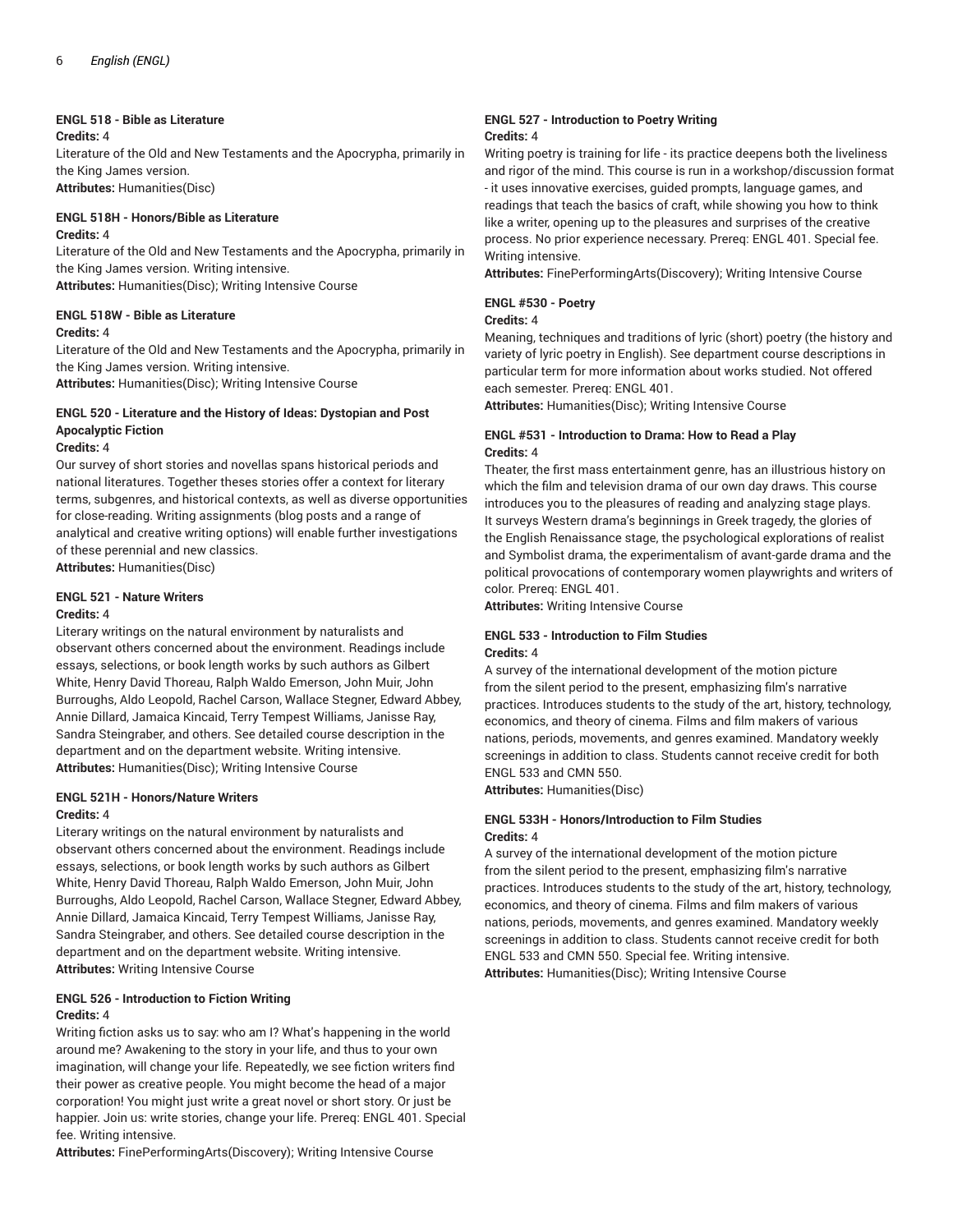#### **ENGL 533W - Introduction to Film Studies Credits:** 4

A survey of the international development of the motion picture from the silent period to the present, emphasizing film's narrative practices. Introduces students to the study of the art, history, technology, economics, and theory of cinema. Films and film makers of various nations, periods, movements, and genres examined. Mandatory weekly screenings in addition to class. Students cannot receive credit for both ENGL 533 and CMN 550. Special fee. Writing intensive. **Attributes:** Humanities(Disc); Writing Intensive Course

#### **ENGL 534 - 21st Century Journalism: How the News Works Credits:** 4

This class explores ways new technology, including social media, has affected the practice of journalism, and examines journalism past and present. Students discuss libel law, ethics and how to define plagiarism in the digital age. This survey is meant not only to lay a foundation for prospective journalists, but also to provide a broad understanding of the news media for those interested in how the news works. **Attributes:** Environment,TechSociety(Disc)

#### **ENGL 549 - In the Groove: African American Music as Literature Credits:** 4

This is a music appreciation course that focuses on getting students into, behind, and under "the groove" of African American music and its intellectional traditions of black pride, power, and cultural expressivty. This course will contain a broad introduction to African American music origins but it will also consifer the impact of cultural contexts such as slavery and Euro-American musical influences on African American culture. Students will gain new appreciation for the multi-faceted and wide-ranging ways in which African American music is performed how this music has helped unite one nation under its soulful groove. **Attributes:** FinePerformingArts(Discovery)

#### **ENGL 550 - Introduction to the Literature and Culture of Race Credits:** 4

This course introduces students to readings across the field of ethnic literature and culture in order to form their capacity to speak and think critically about race relations in America. Readings will include those in race theory, racial construction and authenticity, histories of raced subjects in America, the rise of ethnic studies, white ignorance and whiteness studies, the intersectionality of race with gender, sexual orientation, economic class, religion, and faith. Includes Asian American, African American, Native, and Latino/a literature. Writing intensive. **Attributes:** Humanities(Disc); Inquiry (Discovery); Writing Intensive Course

#### **ENGL 555 - Science Fiction Credits:** 4

This course examines stories, novels, and film from the popular genre of science fiction. A variety of literary critical approaches are deployed to discuss a number of key authors and texts from the nineteenth century to the present.

**Attributes:** Humanities(Disc)

#### **ENGL 557 - Crime and Espionage Credits:** 4

This course examines stories, novels, and film from the popular genre of Crime Fiction and Espionage. A variety of literary critical approaches are deployed to discuss a number of key authors and texts from the nineteenth century to the present.

#### **ENGL 560 - Introduction to Latinx Literature and Culture Credits:** 4

This course introduces students to the field of Latinx literature and culture in order to develop the ability to speak and think critically about race relations in the USA. Course readings will be drawn from texts produced primarily in English by individuals of Latin American descent. Readings may include immigration and borderlands discourse, art, music, television and film, histories of Latinx subjects in America, and the intersectionality of race with gender, sexual orientation, economic class and religion. Writing intensive.

**Attributes:** Humanities(Disc); Inquiry (Discovery); Writing Intensive Course

# **ENGL 575 - Sex and Sensibility: The Rise of Chick Lit from Jane Austen to Bridget Jones**

#### **Credits:** 4

This course focuses on the novel of manners, a literary tradition that began in the nineteenth century, but enjoys widespread popularity in the contemporary phenomenon dubbed as "chick lit". We will survey how this qualitative sociology negotiates the interplay between romantic and economic concerns. Texts may include works by major writers of this subgenre, e.g. Jane Austen, Edith Wharton, and Evelyn Waugh, as well as new incarnations like 'Bridget Jones Diary' and 'Sex and the City'. **Attributes:** Humanities(Disc)

### **ENGL 581 - Introduction to Postcolonial Literatures in English Credits:** 4

Survey of fictional and nonfictional prose, drama, and poetry by Asian and African writers (1950s to the present). Primary focus on how literary form and language respond to political, social, and environmental issues shaped by colonialism, nationalism, and globalization. Topics both globally relevant (migration, natural resource scarcity, health) and regionally unique to Asia/Africa (class, caste, civil conflict, urbanization). Regional focus may vary any given semester. Writing intensive. **Attributes:** World Cultures(Discovery); Writing Intensive Course

# **ENGL 581H - Honors/Introduction to Postcolonial Literatures in English Credits:** 4

Survey of contemporary Asian, African, and Caribbean fiction, drama, travelogues, essays, and poetry from the 1950s to the present. Introduces political, historical, and cultural contexts within which these forms are produced. Writing intensive.

**Attributes:** World Cultures(Discovery); Writing Intensive Course

#### **ENGL 585 - Introduction to Women in Literature Credits:** 4

Survey of images of women in literature. Context and approach vary depending on instructor. Writing intensive. **Attributes:** Writing Intensive Course

#### **ENGL #585H - Honors/Introduction to Women in Literature Credits:** 4

Survey of images of women in literature. Context and approach vary depending on instructor. Writing intensive. **Attributes:** Writing Intensive Course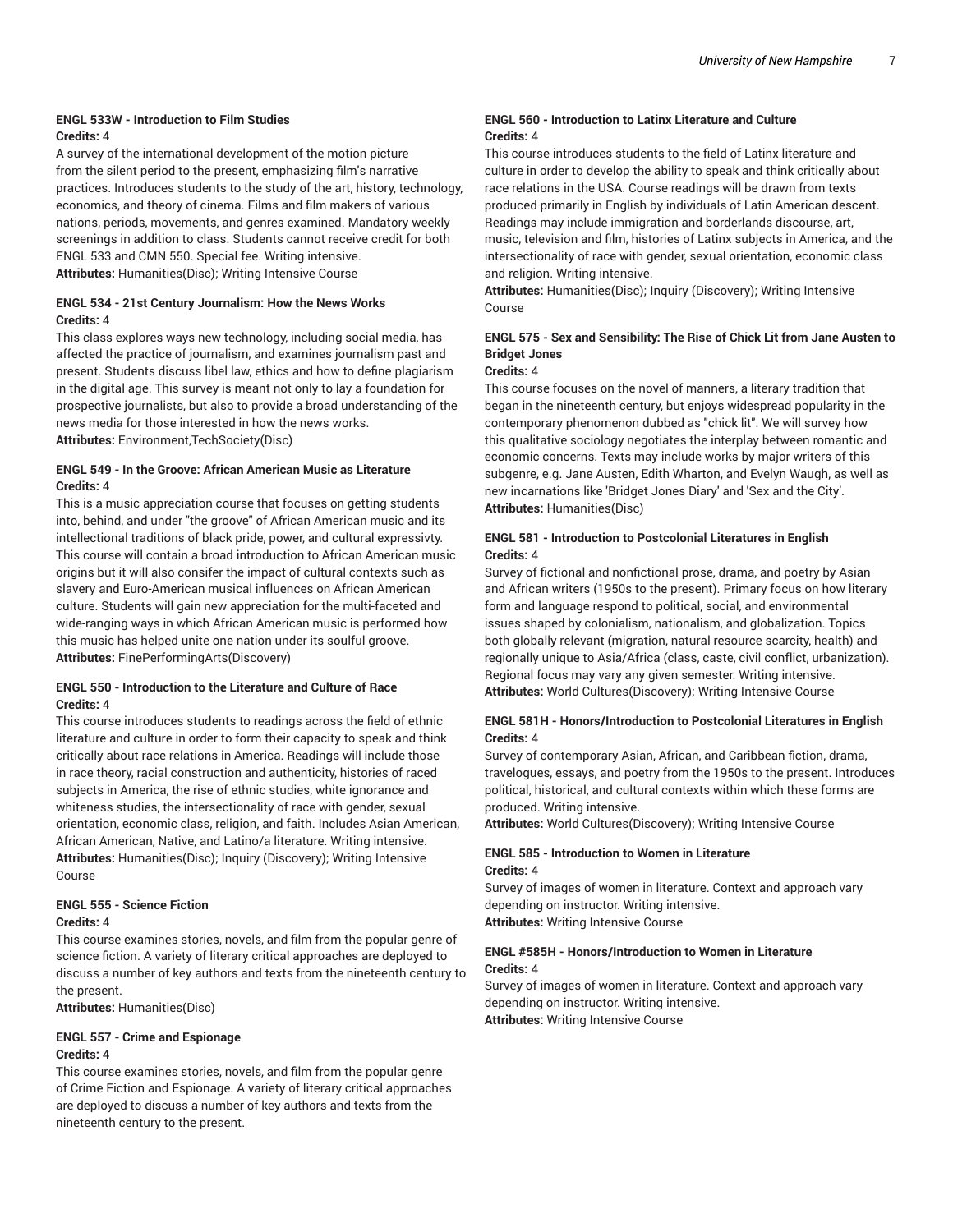#### **ENGL 595 - Literary Topics**

#### **Credits:** 1-4

Various faculty members investigate topics of special interest at a level appropriate for non-majors. Past topics have included Irish literature, animals in literature, and literature of the Vietnam War. See department for details of current offerings. May be repeated for credit, barring duplication of topic. Writing intensive. **Attributes:** Writing Intensive Course

# **ENGL 595H - Honors/Literary Topics**

#### **Credits:** 1-4

Various faculty members investigate topics of special interest at a level appropriate for non-majors. Past topics have included Irish literature, animals in literature, and literature of the Vietnam War. See department for details of current offerings. May be repeated for credit, barring duplication of topic. Writing intensive. **Attributes:** Writing Intensive Course

**ENGL 600 - English for International Students**

#### **Credits:** 1-4

Designed for international students to provide additional support in course work. Students continue to develop skills in listening comprehension, speaking, reading, and writing in English. This is a variable credit course and may be repeated up to a total of 4 credits. No letter grades. Prereq: permission from ESL Institute. Cr/F. Writing intensive. Credits received for this course can help satisfy the requirements for student visa, but they will normally not count towards a graduate degree. Students are encouraged to check with their individual academic advisors.

#### **ENGL 602 - Advanced Professional and Technical Writing Credits:** 4

An advanced writing course focusing on writing in a global and technological workplace. In addition to fluency in the documents of the workplace, students focus on visual rhetoric in a technological environment through web design and usability while studying the issues of globalism, ethics, and the environment that affect all professional writing today. Writing intensive.

**Attributes:** Writing Intensive Course

#### **ENGL 605 - Intermediate Linguistic Analysis Credits:** 4

Introduces analysis methods and problem solving in phonology, morphology, and syntax using data from many languages. Emphasis will be both practical (learning how to describe the grammar and sound system of a language) and theoretical (understanding languages' behavior). Prereq: ENGL 405/LING 405, or permission. (Also offered as LING 605.)

# **ENGL 606 - Languages of the World Credits:** 4

A survey of the languages of the world from genetic, areal, and typological perspectives. Students learn about the geographic and demographic distribution of language families and language isolates, as well as about structural characteristics of languages, language families and language areas. Additional topics include language endangerment and the question of lingustic universals. Students work collaboratively on a project investigating a particular language family, giving in class presentations and writing up a final project report. Some prior knowledge of phonetics, phonology, morphology, and syntax is necessary. Prereq: ENGL 605/LING 605 or ENGL 405/LING 405 and permission of the instructor.

#### **ENGL #609 - Ethnicity in America: The African American Experience in the 20th Century**

#### **Credits:** 4

Investigation of the music, literature, and social history of African American America in the period of the Harlem Renaissance, in the Great Depression, World War II, and in the 1960s. Special attention to the theme of accommodation with and rejection of dominant white culture. (Also offered as AMST 609, HUMA 609.) Writing intensive. **Attributes:** Writing Intensive Course

#### **ENGL 616A - Studies in Film/Genre Credits:** 4

Advanced, focused study of the narrative, dramatic, and poetic practices of cinema, within one of four possible subject areas: A) Genre; B) Authorship; C) Culture and Ideology; D) Narrative and Style. Precise issues and methods may vary, ranging from general and specific considerations of how a given subject area involves film theory, criticism, and history, to its use in diverse analyses of selected national cinemas, periods, movements, and filmmakers. Barring duplication of any four of the subject areas, and/or duplication of material taken for credit in CMN 650, course may be repeated for credit. Detailed course descriptions available in English department office during pre-registration. Special fee. Writing intensive.

**Attributes:** Writing Intensive Course

#### **ENGL 616B - Studies in Film/Authorship Credits:** 4

Advanced, focused study of the narrative, dramatic, and poetic practices of cinema, within one of four possible subject areas: A) Genre; B) Authorship; C) Culture and Ideology; D) Narrative and Style. Precise issues and methods may vary, ranging from general and specific considerations of how a given subject area involves film theory, criticism, and history, to its use in diverse analyses of selected national cinemas, periods, movements, and filmmakers. Barring duplication of any four of the subject areas, and/or duplication of material taken for credit in CMN 650, course may be repeated for credit. Detailed course descriptions available in English department office during pre-registration. Special fee. Writing intensive.

**Attributes:** Writing Intensive Course

#### **ENGL 616C - Studies in Film/Culture and Ideology Credits:** 4

Advanced, focused study of the narrative, dramatic, and poetic practices of cinema, within one of four possible subject areas: A) Genre; B) Authorship; C) Culture and Ideology; D) Narrative and Style. Precise issues and methods may vary, ranging from general and specific considerations of how a given subject area involves film theory, criticism, and history, to its use in diverse analyses of selected national cinemas, periods, movements, and filmmakers. Barring duplication of any four of the subject areas, and/or duplication of material taken for credit in CMN 650, course may be repeated for credit. Detailed course descriptions available in English department office during pre-registration. Special fee. Writing intensive.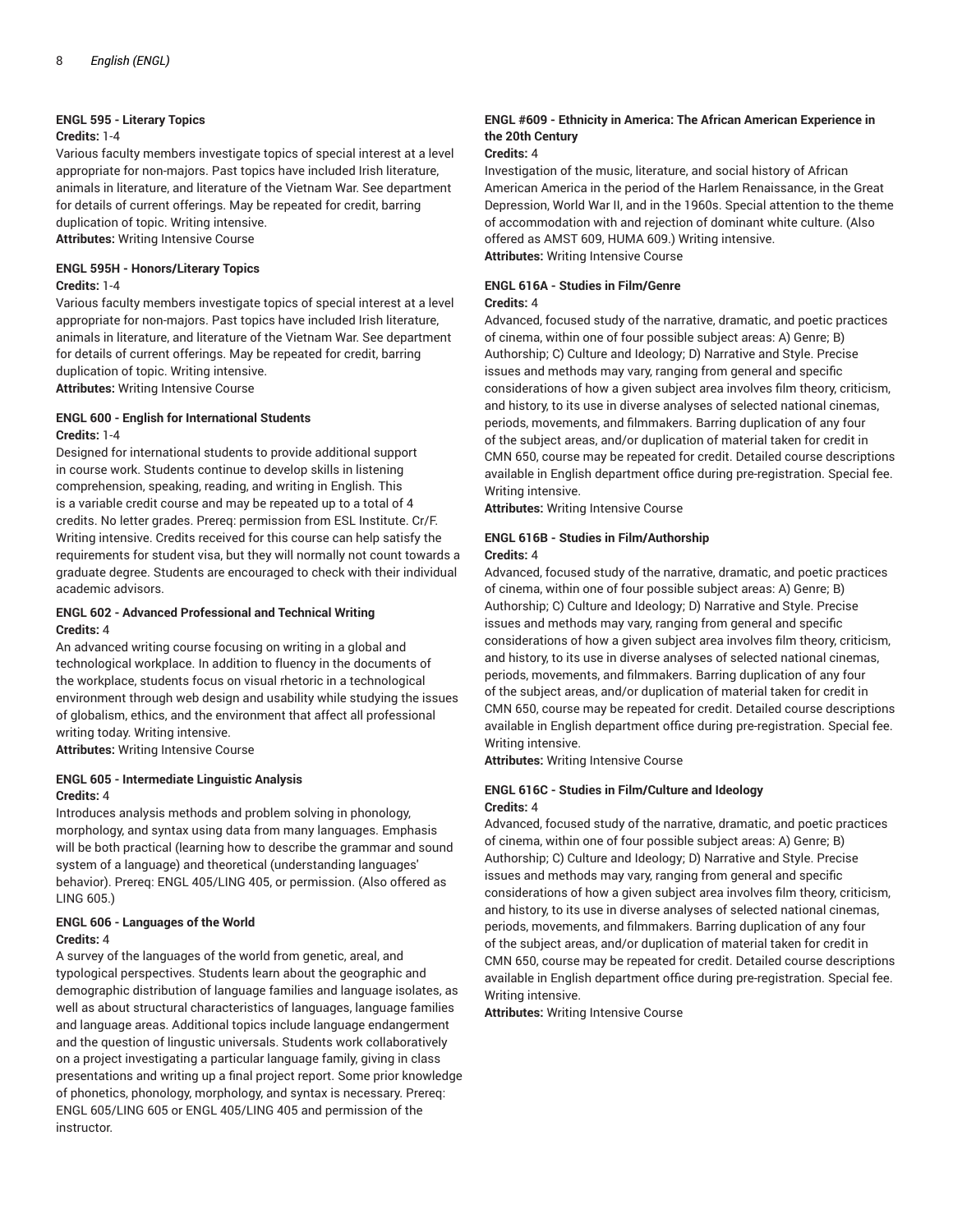### **ENGL 616D - Studies in Film/Narrative and Style Credits:** 4

Advanced, focused study of the narrative, dramatic, and poetic practices of cinema, within one of four possible subject areas: A) Genre; B) Authorship; C) Culture and Ideology; D) Narrative and Style. Precise issues and methods may vary, ranging from general and specific considerations of how a given subject area involves film theory, criticism, and history, to its use in diverse analyses of selected national cinemas, periods, movements, and filmmakers. Barring duplication of any four of the subject areas, and/or duplication of material taken for credit in CMN 650, course may be repeated for credit. Detailed course descriptions available in English department office during pre-registration. Special fee. Writing intensive.

**Attributes:** Writing Intensive Course

#### **ENGL 618 - Film Theory**

#### **Credits:** 4

Examines basic theories of film and their relationship to the practice of close analysis of film. Theories are meant to provide students with a vocabulary for critical analysis and stress the many ways of seeing film.

# **ENGL 619 - Critical Approaches to Literature Credits:** 4

A follow-up to ENGL 419, this course provides training in critical analysis of various texts (literature, film, and media) using different theoretical approaches like feminism, post-colonial theory, deconstruction, cultural studies, queer theory, trauma studies, intersectionality, and so on. Developing fundamental research, writing, and analytic skills at an intermediate level. See English department catalog for current course description. Prereq: ENGL 419 or equivalent. Writing intensive. **Attributes:** Writing Intensive Course

# **ENGL 620 - English Major Internship**

#### **Credits:** 1-4

Open to all English majors. Internships allow students to use skills learned in the major in a supervised work setting. In addition to the job experience, the English major internship requires research and writing assignments overseen by a faculty sponsor. These supplementary assignments must be outlined in a written proposal describing the work involved in the internship and how it relates to the student's academic training. Registration requires permission from the employer, faculty sponsor, major advisor, and department chairperson. The employer must be an established organization approved by Career Services. This course does not count toward the English major or substitute for English 720, the Journalism Internship. May be repeated for a maximum of 8 credits. Cr/F.

# **ENGL 621 - Writing and Reporting the News I Credits:** 4

Students get a strong journalistic foundation with hands-on experience reporting and writing compelling news stories for print and digital platforms. Skills taught include finding news stories and tracking down sources; conducting interviews and verifying facts; and drafting and revising stories. Prereq: ENGL 401, ENGL 534 and permission of the instructor. ENGL 621 may be taken more than once for credit with the approval of the Journalism Program Director, up to a maximum of 8.00 credits. Students must fill out a Permission to Repeat an English Course For Credit form, available in the department office. Special fee. **Attributes:** Writing Intensive Course

#### **ENGL 622 - Writing and Reporting the News II Credits:** 4

An intermediate workshop that asks students to report in greater depth and experiment with different storytelling methods. Students delve into feature writing as well as newswriting. Prereq: B or better in ENGL 621 and written permission of instructor. Special fee. Writing intensive. **Attributes:** Writing Intensive Course

#### **ENGL 623 - Creative Nonfiction Credits:** 4

Intensive writing course emphasizing the blend of basic elements that constitute creative nonfiction: research, observation, and personal experience. Also readings and discussion of some of the best published creative nonfiction. Prereq: ENGL 501, 526, 527 or permission of the instructor. May be taken more than once for credit, recommended with two different instructors. Students may reepat ENGL 623 up to a maximum of 8 credits. Special fee. Writing intensive. **Attributes:** Writing Intensive Course

#### **ENGL 625 - Intermediate Fiction Writing Workshop Credits:** 4

Students continue to explore the aspects of fiction writing. Through short exercises students learn to create visual scenes, integrate exposition with dramatic scene, and construct convincing characters in believable situations. We'll continue to explore the basic elements of what makes a short story, such as point of view, dialogue, dramatization, voice, meaning, language. Students write short stories and significantly revise them. Through discussion of student writing in a workshop format, as well as reading and responding to short stories by published authors, we'll address the questions: What is a short story? How do we create a world in which the reader is fully involved? Where does the story evoke emotion or meaning? Prereq: ENGL 501, 526, 527 or permission of the instructor. ENGL 625 may be taken more than once for credit, recommended with two different instructors. Students may repeat ENGL 625 up to a maximum of 8 credits. Special fee. Writing intensive. **Attributes:** Writing Intensive Course

#### **ENGL 625A - Intermediate Fiction Writing Workshop: Screenwriting Credits:** 4

In this course, intermediate creative writers will learn the craft of writing scripts for film and television. Students will continue to explore the elements of effective storytelling by writing and significantly revising loglines, outlines, and complete short screenplays. The course will combine in-depth analysis of classic and contemporary screenplays (including shorts, teleplays, and feature-length films) with lectures, writing exercises, and peer workshops. Topics will include dramatic structure, professional formatting and planning, and how to develop vividly compelling characters, scenes, conflict and dialogue. The aim of the course will not be to simply reinforce existing narrative principles but rather to test the validity of existing conventions. Throughout we will address the questions: What makes a story relevant, moving, thrilling, or meaningful? Why does this story need to be told visually? Hat makes a great script great? Prereq: ENGL 501, ENGL 526 or ENGL 527 or Permission of the Instructor. Course may be repeated up to a maximum of 8 credits.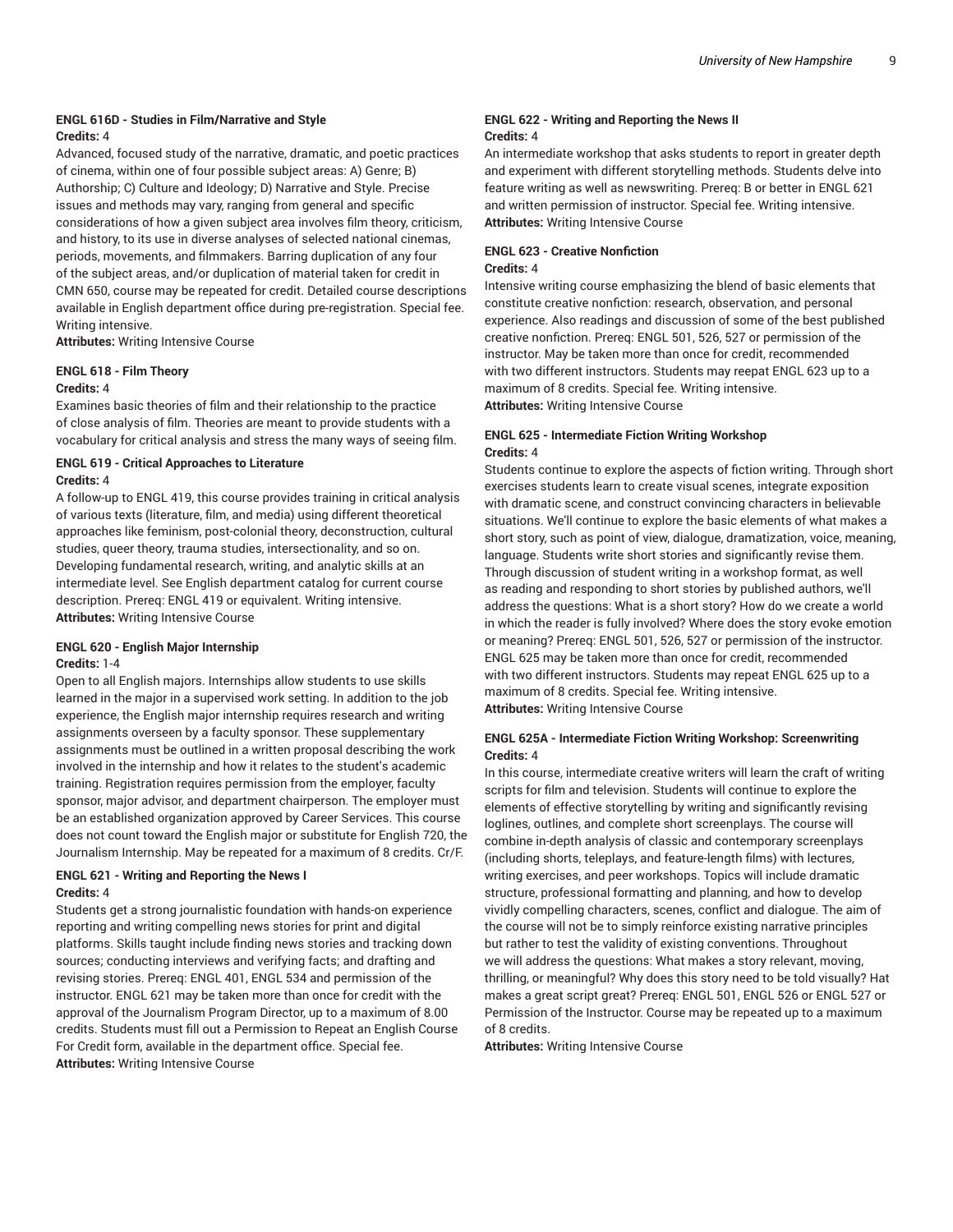# **ENGL 627 - Intermediate Poetry Writing Workshop Credits:** 4

Workshop discussion of poems written by students, with focus on more complex techniques and forms. Individual conferences with instructor. Prereq: ENGL 501, 526, 527 or permission of the instructor. ENGL 627 may be taken more than once for credit, recommended with two different instructors. Students may repeat ENGL 627 up to a maximum of 8 credits. Special Fee. Writing Intensive.

**Attributes:** Writing Intensive Course

# **ENGL 631 - Introduction to Digital Reporting Credits:** 4

This course immerses students in the digital news landscape and teaches them to report across multiple platforms. Students learn reporting tools and strategies for producing dynamic digital journalism. Prereq: ENGL 534, ENGL 621 with a 'B' or better and written permission of the instructor. Writing intensive.

**Attributes:** Writing Intensive Course

# **ENGL 636 - Literature and the Environment Credits:** 4

Literary and geographical approaches to place and space; readings and other materials exploring how cultures or authors represent nature. Writing intensive. May be repeated for credit if topic differs. **Attributes:** Writing Intensive Course

# **ENGL 649 - Studies in British Literature and Culture Credits:** 4

Special topics in British studies, varying from year to year. May be repeated for credit, barring duplication of topic. (Not offered every year.) Writing intensive.

**Attributes:** Writing Intensive Course

# **ENGL 650 - Studies in American Literature and Culture Credits:** 4

Special topics in American studies, varying from year to year. May be repeated for credit, barring duplication of topic. (Not offered every year.) Writing intensive.

**Attributes:** Writing Intensive Course

# **ENGL 651 - Comparative Literature**

#### **Credits:** 4

Comparative studies of major authors representative of important periods of world literary achievement. Homer to Dante; common themes and the development of the epic tradition in early Western literature. Topics and approaches vary from semester to semester. Writing intensive. **Attributes:** Writing Intensive Course

# **ENGL 657 - Shakespeare**

#### **Credits:** 4

An introduction to the main periods of Shakespeare's playwriting career, addressing representative works from each of the genres in which he wrote (tragedy, comedy, history, romance). We will discuss such matters as a Renaissance theater architecture and performance conventions, Shakespeare's poetic language, the representation of women, commoners and minorities on stage, royal power and court politics, love, sex, religion, and revenge. Live and filmed performances will be included as available. Prereq: ENGL 401.

**Attributes:** Writing Intensive Course

#### **ENGL 657H - Honors/Shakespeare Credits:** 4

An introduction to the main periods of Shakespeare's playwriting career, addressing representative works from each of the genres in which he wrote (tragedy, comedy, history, romance). We will discuss such matters as a Renaissance theater architecture and performance conventions, Shakespeare's poetic language, the representation of women, commoners and minorities on stage, royal power and court politics, love, sex, religion, and revenge. Live and filmed performances will be included as available. Prereq: ENGL 401. **Attributes:** Writing Intensive Course

**ENGL #680 - Early English Drama: From Cycles to the Globe Credits:** 4

Where did English drama get its start? On what theatrical traditions did Shakespeare and his contemporaries draw, and how did they develop them? This course examines English drama from the great religious play cycles of the Middle Ages to the theater of Renaissance London. You'll sample folk plays, staging's of Biblical stories, allegorical drama, tragedies of revenge, satirical and romantic comedies, plays about London life, and deliciously lurid dramas of court intrigue. Prereq: ENGL 401.

#### **ENGL 681 - Introduction to African Literatures in English Credits:** 4

In-depth study of writers, literary movements, political contexts, and historical pressures that have shaped and continue to shape African literatures in the colonial and postcolonial periods. Primary focus on Anglophone texts but possibly some literature in translation. Writing intensive.

**Attributes:** Writing Intensive Course

# **ENGL #685 - Women's Literary Traditions**

#### **Credits:** 4

Intensive study of themes, topics, and techniques in women's literature. Topics vary from year to year. May be repeated for credit, barring duplication of topic.

#### **ENGL #685W - Women's Literary Traditions Credits:** 4

Intensive study of themes, topics, and techniques in women's literature. Topics vary from year to year. May be repeated for credit, barring duplication of topic. Writing intensive. **Attributes:** Writing Intensive Course

# **ENGL 690 - Introduction to African American Literature in America Credits:** 4

Selected prose, fiction, drama, and poetry. Individual works and historicalcultural background. Course varies from year to year. Writing intensive. **Attributes:** Writing Intensive Course

#### **ENGL 693 - Special Topics in Literature Credits:** 4

A) Old English Literature, B) Medieval Literature, C) 16th Century, D) 17th Century, E) 18th Century, F) English Romantic Period, G) Victorian Period, H) 20th Century, I) Drama, J) Novel, K) Poetry, L) Nonfiction, M) American Literature, N) A Literary Problem, O) Literature of the Renaissance, R) Race and Racial Theories. The precise topics and methods of each section vary. Barring duplication of subject, course may be repeated for credit. For details, see course descriptions available in the English department. (Not offered every year.) Special fee on some topics. Writing intensive.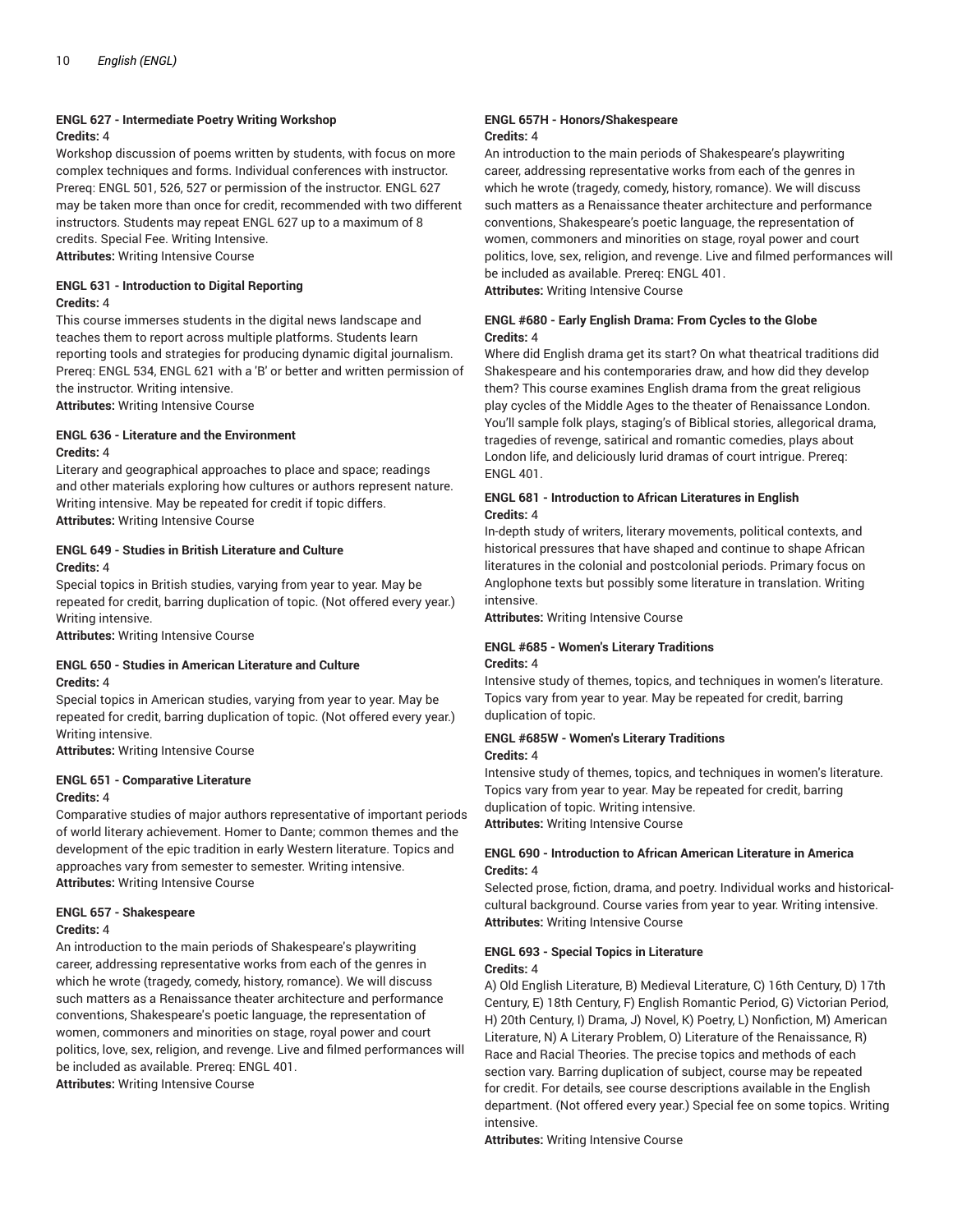#### **ENGL 694 - Special Topics in Creative Writing Credits:** 4

Courses offered under this number feature a variety of topics having to do with creative writing. Barring duplication of subject, course may be repeated for credit. For details, see the course descriptions available in the English Department. Writing intensive. **Attributes:** Writing Intensive Course

# **ENGL 695 - The Internship Experience Credits:** 4

Students will work with their peers to establish a personal definition of professionalism in their respective fields; they will read, critically analyze, and discuss articles covering a wide variety of topics, including writing at work, intended audiences, ethics in writing, navigating a difficult work environment or situation, and strategies for professional development. Class sessions in a discussion format, intended to be flexible and to directly support the changing needs of writing in the workplace. Students, along with their supervisors, will create their own learning objectives and evaluation tools. Students will write about their experiences at the end of term. Prereq: ENGL 419 and minimum GPA of 3.0. Not open to students with FR or SO status. Not open to English/Journalism or English Teaching majors.

# **ENGL 701 - Advanced Fiction Writing Workshop Credits:** 4

Students come to this course with a firm grasp of all the elements of fiction, ready to write short stories that construct convincing characters in believable situations. In a workshop format, students give and receive critiques on classmates' work. Significant revisions of short stories and thorough discussions of work by published authors will round out the course as students continue to explore the art of writing the short story. Students are responsible for leading discussion of published stories. Prereq: ENGL 625 with a grade of B or better. ENGL 701 may be taken more than once for credit, recommended with two different instructors. Students may repeat ENGL 701 up to a maximum of 8 credits. Special fee. Writing intensive.

**Attributes:** Writing Intensive Course

# **ENGL #703 - Travel Writing**

#### **Credits:** 4

A workshop devoted to reading and writing and writing narratives of place. Travel writing requires the author to research and reflect, exploring both the external--the place--and the internal--the author's experience. Students write multiple travel pieces and read widely essays of place by writers such as John Steinbeck, Joan Didion, Pico Iyer and Eliza Griswold. Permission of instructor required. Prereq: ENGL 501, 621 or 623. Writing intensive.

**Attributes:** Writing Intensive Course

#### **ENGL 703T - Travel Writing Credits:** 4

A workshop devoted to reading and writing and writing narratives of place. Travel writing requires the author to research and reflect, exploring both the external--the place--and the internal--the author's experience. Students write multiple travel pieces and read widely essays of place by writers such as John Steinbeck, Joan Didion, Pico Iyer and Eliza Griswold. Permission of instructor required. Prereq: ENGL 501, ENGL 621 or ENGL 623. Writing intensive.

**Co-requisite:** INCO 589

**Attributes:** Writing Intensive Course

### **ENGL #705 - Advanced Poetry Writing Workshop Credits:** 4

Workshop discussion of advanced writing problems and submitted poems. Individual conferences with instructor. Prereq: ENGL 627 with a grade of B or better. ENGL #705 may be taken more than once for credit, especially with two different instructors. Student may be repeat ENGL #705 up to a maximum of 8 credits. Special fee. Writing intensive. **Attributes:** Writing Intensive Course

# **ENGL #708 - Nonfiction: Form and Technique Credits:** 4

A writer's view of contemporary nonfiction, emphasizing the choices the writer faces in the process of research writing. (Not offered every year.) Writing intensive.

**Attributes:** Writing Intensive Course

# **ENGL #709 - Poetry: Form and Technique**

#### **Credits:** 4

A writer's view of the problems, traditions, and structures of poetry. Writing intensive.

**Attributes:** Writing Intensive Course

# **ENGL 710 - Teaching Writing**

#### **Credits:** 4

This course will introduce you both to the theories and practices of teaching writing in middle and high school at a time of increased accountability. The course is designed for students who are interested in exploring teaching as a possible career. In the course we will try out varied literacy activities and study teaching writing using a process approach. We discuss different approaches to planning instruction and various forms of writing assessment, including state-wide tests. Open to juniors and seniors only. Writing intensive. **Attributes:** Writing Intensive Course

# **ENGL 711 - Editing**

# **Credits:** 4

Emphasis on newspaper editing but principles applicable to magazine and book editing are also covered. Prereq: B or better in ENGL 621 and written permission of instructor. Special fee. Writing intensive. **Attributes:** Writing Intensive Course

# **ENGL 712 - Multimedia Storytelling Credits:** 4

In this course, students explore the theory and practice of visual storytelling -- including composition, lighting, editing and more -- to produce short yet vibrant journalistic video documentaries. Students learn to shoot and edit audio and video. They explore narrative techniques and structure. They broaden their reportorial range, bringing visual sensitivity to storytelling. Prereq: ENGL 621 and ENGL 631 and permission of the instructor. Writing intensive. **Attributes:** Writing Intensive Course

# **ENGL 715 - Teaching English as a Second Language: Theory and Methods**

#### **Credits:** 4

A course on the linguistic, psychological, and sociological theories that inform our understanding of language acquisition and current best practices in the teaching of ESOL. Provides an overview of first and second language acquisition, bilingualism, learner individual differences (e.g., age, motivation, aptitude, learning strategies), and sociocultural contexts of ESL teaching and learning. **Attributes:** Writing Intensive Course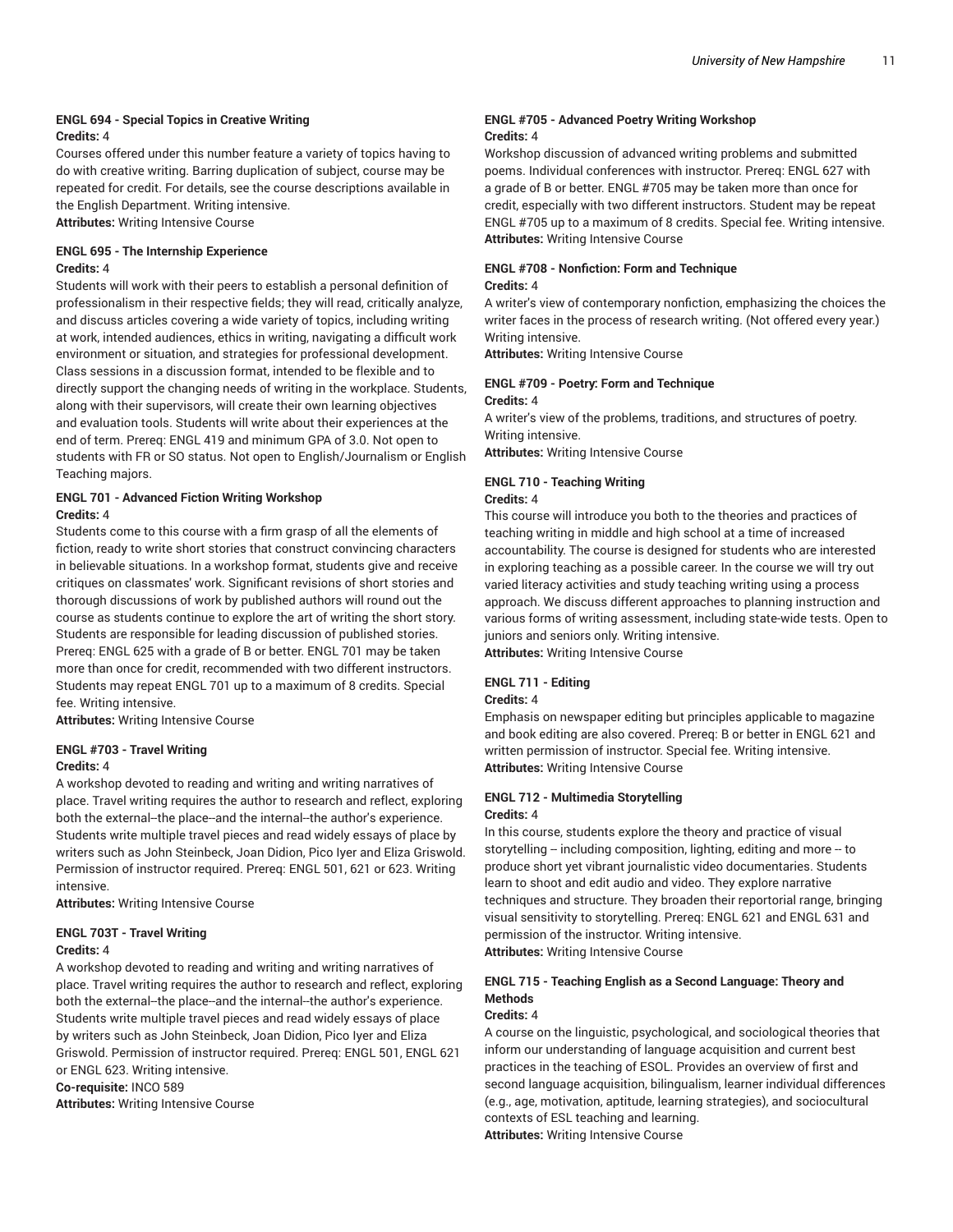# **ENGL 716 - Curriculum, Materials and Assessment in English as a Second Language**

#### **Credits:** 4

A hands-on approach to developing curriculum and course material for teaching English as a Second Language. Students work on lesson plan development (needs analysis, objective writing, task sequencing, assessment of proficiency and objective), conduct ESL classroom observations, and engage in teaching demonstrations.

**Attributes:** Writing Intensive Course

#### **ENGL 719 - Sociolinguistics Survey Credits:** 4

How language varies according to the characteristics of its speakers: age, sex, ethnicity, attitude, time, and class. Quantitative analysis methods; relationship to theoretical linguistics. Focus is on English, but some other languages are examined. Prereq: ENGL or LING 405 (previously numbered 505) or permission.

# **ENGL 720 - Journalism Internship**

#### **Credits:** 1-16

Students intending to pursue careers in journalism spend a semester working full or part time for a daily newspaper under close supervision of editors. Reporting is stressed, but students may do some editing as well. The number of internships is very limited. Prereq: ENGL 622 required; ENGL 722 recommended; permission. Writing intensive. **Attributes:** Writing Intensive Course

# **ENGL 721 - Advanced Reporting**

#### **Credits:** 4

While the theme of this course is teaching students advanced techniques of writing and reporting, each semester the course is offered it focuses on different areas of journalism. One semester, students may learn multimedia reporting - storytelling across multiple platforms, including video and audio - and in other semesters the course may focus on sportswriting. Yet in others, students will develop their news reporting skills. The course may be taken multiple times for credit with the approval of the Journalism Program Director. Prereq: 'B' or better in ENGL 621 and written permission of instructor. Special fee. Writing intensive. **Attributes:** Writing Intensive Course

#### **ENGL #723 - Issues in Journalism Credits:** 4

This upper-level seminar focuses on the shifts in technology and public perception that are changing the definition of excellence in journalism. Special attention to legal and ethical issues reshaping journalism's public service role. Prereq: Grade of B in ENGL 621 and written permission. May be repeated once for credit with permission of the journalism director. Special fee. Writing intensive.

**Attributes:** Writing Intensive Course

# **ENGL 724 - Sports Writing Credits:** 4

This class immerses students in all aspects of professional sports writing. Using in-class and real-world assignments, the class exposes students to such practical applications as covering live events; feature writing; covering breaking news; column writing/blogging; and writing a running game story on a real-time deadline. Prereq: ENGL 621 Newswriting with a 'B' or better.

#### **ENGL 725 - Seminar in English Teaching Credits:** 4

In this seminar on teaching English at the middle- and secondary-school levels, students meet the requirements for both English 710, Teaching Writing and English 792, Teaching Secondary School English. The twosemester course integrates the teaching of reading, writing, speaking, and listening, addressing both theoretical and practical issues. Through the study of different approaches, students develop their own philosophies of instruction. Writing intensive.

**Attributes:** Writing Intensive Course

#### **ENGL 725L - Seminar in English Teaching: Lab Credits:** 2

Classroom and research lab experiences give English Teaching majors enrolled in the Seminar in English Teaching opportunities to put their pedagogical and theoretical readings into practice and grow as teachers. This Lab should be taken simultaneously with ENGL 725. Students must have JR or SR status at the start of the course. Permission of instructor required.

**Co-requisite:** ENGL 725

#### **ENGL 726 - Seminar in English Teaching Credits:** 4

In this seminar on teaching English at the middle- and secondary-school levels, students meet the requirements for both English 710, Teaching Writing and English 792, Teaching Secondary School English. The twosemester course integrates the teaching of reading, writing, speaking, and listening, addressing both theoretical and practical issues. Through the study of different approaches, students develop their own philosophies of instruction. Writing intensive.

**Attributes:** Writing Intensive Course

# **ENGL 726L - Sem in English Teaching: Lab Credits:** 2

Classroom and research lab experiences give English Teaching majors enrolled in the Seminar in English Teaching opportunities to put their pedagogical and theoretical readings into practice and grow as teachers. This lab should be taken simultaneously with ENGL 726. Students must have JR or SR status at the start of the course. Permission of instructor required.

**Co-requisite:** ENGL 726

# **ENGL 727 - Issues in Second Language Writing Credits:** 4

Study of various issues in second language writing theory, research, instruction and administration. Topics include the characteristics and needs of second language writers, second language writing processes, contrastive rhetoric, grammar instruction, teacher and peer feedback, assessment, course design and placement. Writing intensive. **Attributes:** Writing Intensive Course

# **ENGL 729 - Special Topics in Composition Studies Credits:** 4

Advanced course on a topic chosen by the instructor. Precise topics and methods of each section vary. Possible topics include alternative discourses and rhetorics, contrastive rhetoric, electronic discourse and digital rhetoric, women's rhetorics and feminist pedagogies, Montaigne and the essay tradition, theories of literacy, theories of persuasive writing, theories of transactional writing, and written discourse analysis. Barring duplication of subject, may be repeated for credit. For details see descriptions available in the English Department. Writing intensive when topic is studies in rhetoric and composition.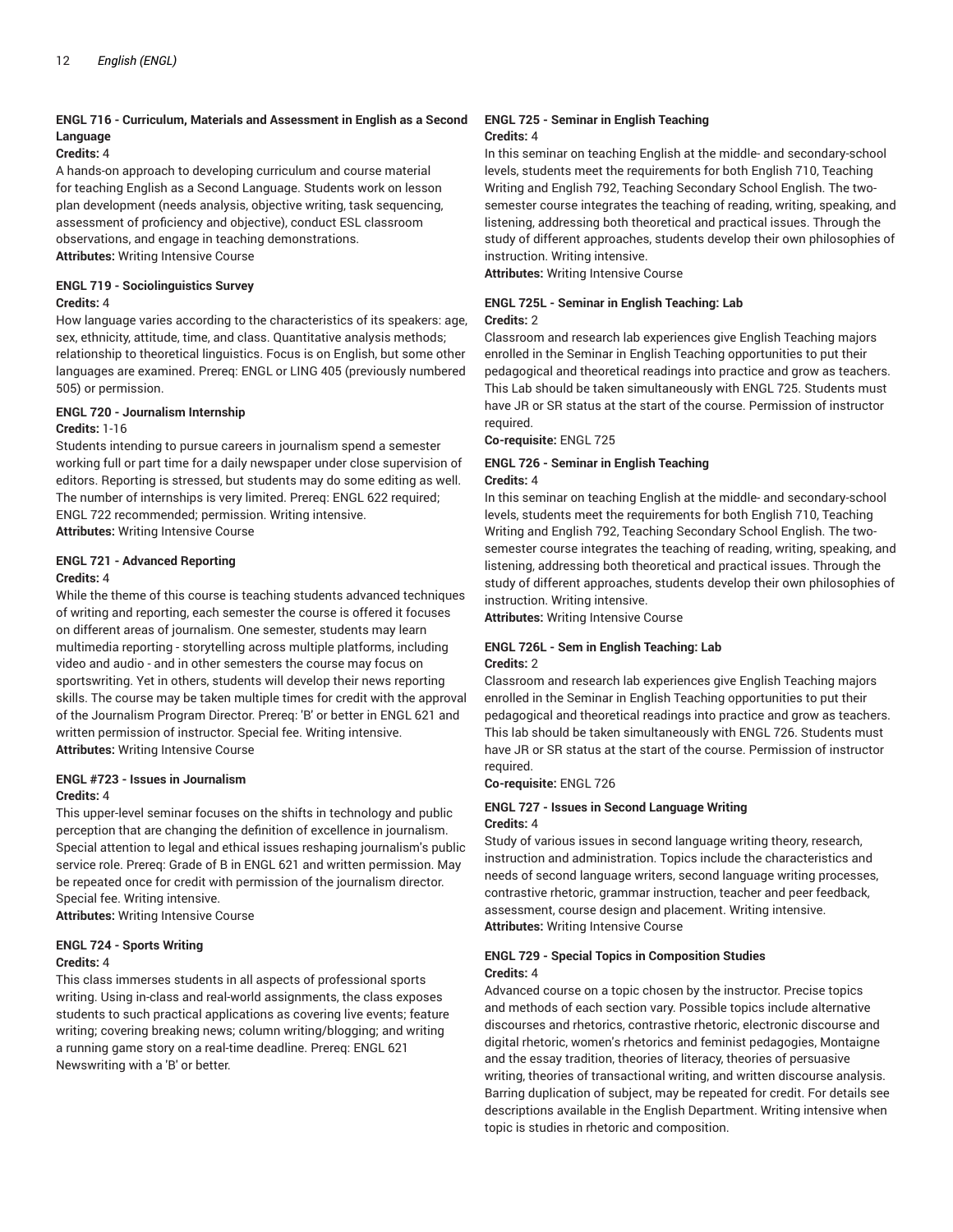# **ENGL 730 - Practicum in Teaching English and the Language Arts Credits:** 1-6

A site-based course for practicing teachers that features in-class observations and demonstrations, individual consultation, and group meetings in the schools. Prereq: permission. May be repeated to a maximum of 8 credits.

# **ENGL #732 - Folklore and Folklife Credits:** 4

Examines the materials and methods used to study folklife, emphasizing the historical context and development of folklore studies in North America and Europe, field research, performance theory, and other topics. (Also offered as ANTH #698.) Writing intensive.

**Attributes:** Writing Intensive Course

# **ENGL 733 - Special Studies in Film**

# **Credits:** 4

Specialized and advanced study in film and cinema studies. Topics vary and may include literature and film, Asian-American film, film genres, and advanced film theory. May be repeated once for credit as long as topics are different. Special fee.

# **ENGL 733W - Special Studies in Film**

#### **Credits:** 4

Specialized and advanced study in film and cinema studies. Topics vary and may include literature and film, Asian-American film, film genres, and advanced film theory. May be repeated once for credit as long as topics are different. Special fee. Writing intensive.

**Attributes:** Writing Intensive Course

#### **ENGL 734 - Special Topics in Literary Theory Credits:** 4

Covers various topics dealing with diverse issues in literary and cultural theory. Prerequisite ENGL 619 or equivalent theory/philosophy class. Offered irregularly. For a specific description see English course offerings. Only open to English majors.

#### **ENGL 735 - Entrepreneurial Journalism Credits:** 4

This course teaches journalism students to think like business people so they can compete in the exploding world of online publishing. Students work on ways to monetize good journalism practices by studying opportunities available and applying what they learn to a publishing project. Those who prefer print will find the course valuable as they learn to balance business objectives with quality journalism. Prereq: ENGL 621 with a B or better and written permission of the instructor. Writing intensive.

**Attributes:** Writing Intensive Course

# **ENGL 736 - Environmental Theory**

#### **Credits:** 4

Theoretical approaches to nature writing. Topics vary but may include eco-memoirs, environmental rhetoric, native peoples and the land, land and national identity, animals in literature, and environmental activist nonfiction. Writing intensive. May be repeated for credit if topic differs. **Attributes:** Writing Intensive Course

#### **ENGL 738 - Topics in Asian American Studies Credits:** 4

Study of the literature, history, scholarship, and current thought by and about Asian America. Representative works from among Japanese Americans, Chinese Americans, Korean Americans, Southeast Asian Americans, and South Asian Americans. (Also listed as AMST 615.) Writing intensive.

**Attributes:** Writing Intensive Course

# **ENGL 739 - American Indian Literature**

# **Credits:** 4

Close study of traditional and/or contemporary American Indian literature and folklore with historical and cultural background. Writing intensive. **Attributes:** Writing Intensive Course

# **ENGL #740 - Indigenous New England**

#### **Credits:** 4

An interdisciplinary introduction to the literatures, histories, and cultures of indigenous people located in what is now called New England. Course topics may include U.S. American Indian policy, tribal government structures and resistance, the history and forms of indigenous literacy, contemporary sovereignty struggles, popular culture, and film. Curricular activity with regional Native people required such as a visit to a Native community, work with tribal guest speakers, participation in a lecture or film series. (Also offered as AMST 611.) Writing intensive. **Attributes:** Writing Intensive Course

# **ENGL 741 - Literature of Early America**

#### **Credits:** 4

English writings from settlement through the early U.S. (up to 1800): the literature of exploration, conquest, and cross-cultural contact; Puritan sermons, poetry, and a trial; captivity narratives; Native American writings; Enlightenment-era autobiographies, slave narratives, political writing, and fiction. These texts raise crucial issues: religion and violence; settler colonialism; New World race and gender constructions; and the social/textual constructions of nationhood. Prereq: ENGL 401. **Attributes:** Writing Intensive Course

#### **ENGL 742 - American Literature, 1815-1865 Credits:** 4

Antebellum writers tried to shape the nation through their texts, as they expressed the struggles over power and identity that led to the Civil War – and that continue to define U.S. discourses today. We encounter the genres – novels, oratory, poetry, appeals, slave narratives, essays, and nature writing – that authors used to grapple with slavery, social reform, environmental transformation, and aesthetics. Writers may include William Apess (Pequot), Margaret Fuller, Edgar Allan Poe, Frederick Douglass, and Emily Dickinson. Prereq: ENGL 401. **Attributes:** Writing Intensive Course

# **ENGL #743 - American Literature, 1865-1915 Credits:** 4

Fiction, nonfiction, and poetry in the period of realism, naturalism, industrialism, big money. Individual works and background. Writing intensive.

**Attributes:** Writing Intensive Course

#### **ENGL #744 - American Literature, 1915-1945 Credits:** 4

Fiction, poetry, and drama in the period of avant-garde and leftism, jazz age, and Depression. Individual works and cultural background. Writing intensive.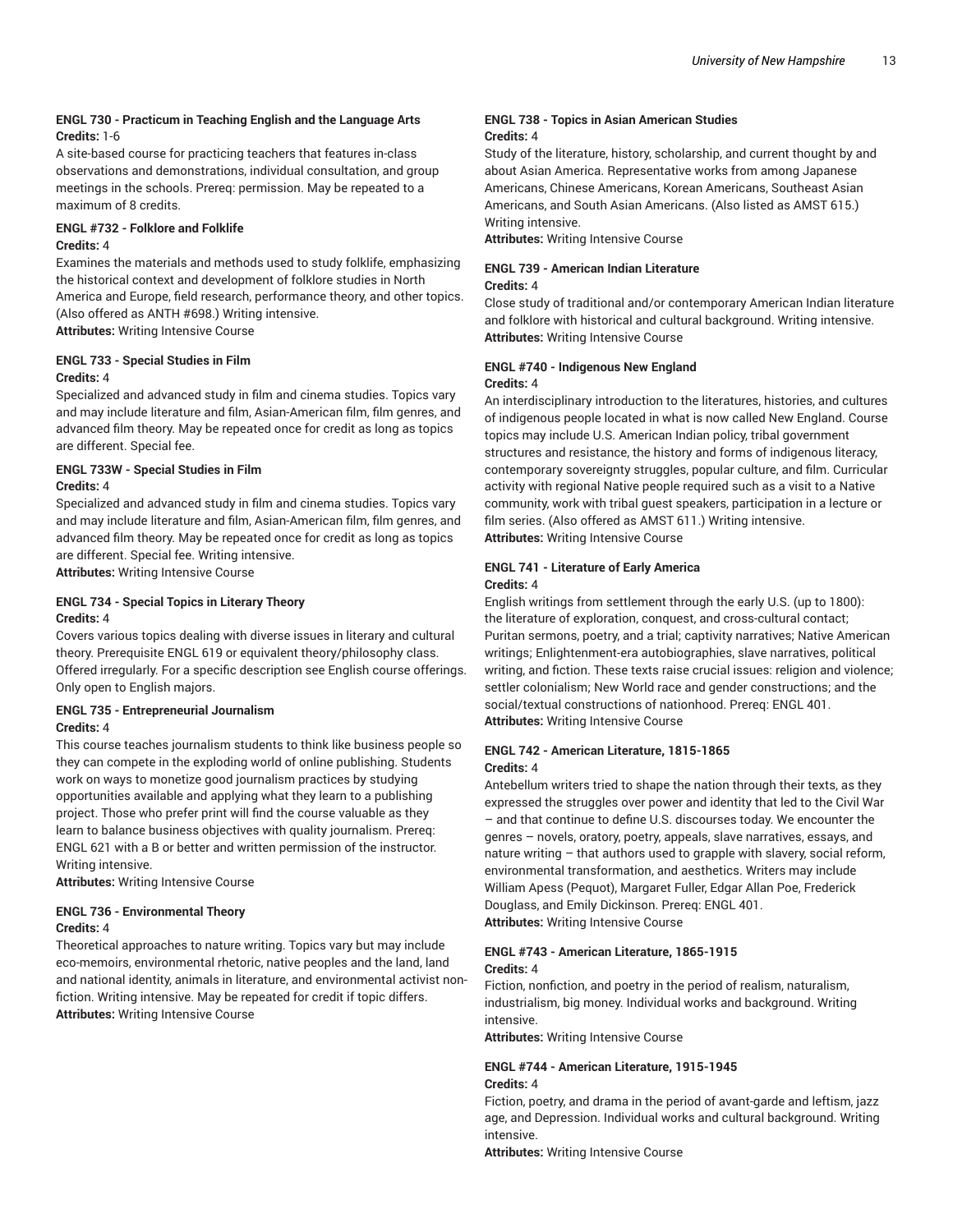#### **ENGL 745 - Contemporary American Literature Credits:** 4

A gathering of forms, figures, and movements since 1945. Individual works and cultural background. Writing intensive. **Attributes:** Writing Intensive Course

# **ENGL 746 - Studies in American Drama**

#### **Credits:** 4

Topics vary from year to year. Examples: 20th-century American drama; contemporary playwrights; theatricality in American life. May be repeated for credit, barring duplication of topic. (Not offered every year.) Writing intensive.

**Attributes:** Writing Intensive Course

# **ENGL 747 - Studies in American Poetry**

# **Credits:** 4

Topics vary from year to year. Examples: poets of the open road, Pound and his followers, major American poets, contemporary American poetry. May be repeated for credit, barring duplication of topic. (Not offered every year.) Writing intensive.

**Attributes:** Writing Intensive Course

### **ENGL #748 - Studies in American Fiction Credits:** 4

Topics vary from year to year. Examples: the romance in America, the short story, realism and naturalism, the city novel, fiction of the thirties. May be repeated for credit, barring duplication of topic. Writing intensive. **Attributes:** Writing Intensive Course

#### **ENGL #749 - Major American Authors Credits:** 4

Intensive study of two or three writers. Examples: Melville and Faulkner; Fuller, Emerson, and Thoreau; James and Wharton; Dickinson and Frost. May be repeated for credit, barring duplication of topic. Writing intensive. **Attributes:** Writing Intensive Course

# **ENGL 750 - Special Studies in American Literature Credits:** 4

Topics vary from year to year. Examples: the Puritan heritage, ethnic literatures in America, landscape in American literature, five American lives, pragmatism, American humor, transcendentalism, women regionalists. May be repeated for credit, barring duplication of topic. Writing intensive.

**Attributes:** Writing Intensive Course

#### **ENGL 751 - Medieval Epic and Romance Credits:** 4

The two major types of medieval narrative; comparative study of works from England, France, Germany, and Iceland, including Beowulf, Song of Roland, the Nibelungenlied, Njal's Saga, and Malory's Morte d'Arthur. All works read in modern English translations. (Not offered every year.) Writing intensive.

**Attributes:** Writing Intensive Course

#### **ENGL 752 - History of the English Language Credits:** 4

# Evolution of English from the Anglo-Saxon period to the present day. Relations between linguistic change and literary style. (Not offered every

year.) Writing intensive.

**Attributes:** Writing Intensive Course

#### **ENGL #753 - Old English Credits:** 4

Introduction to Old English language and literature through the reading of selected poetry and prose.

# **ENGL #756 - Chaucer**

# **Credits:** 4

The Canterbury Tales in its original language. Writing intensive. **Attributes:** Writing Intensive Course

#### **ENGL 758 - Advanced Shakespeare Credits:** 4

This course offers an in-depth look at a few Shakespeare plays, which you'll study intensively through the lens of a single topic. Topics vary from semester to semester. Recent examples include Shakespeare on Screen, Shakespeare and Race, Shakespeare's History Plays, Unknown Shakespeare, and Shakespearean Tragedy. Live and filmed performances will be included as available. Prereq: ENGL 401.

**Attributes:** Writing Intensive Course

# **ENGL 759 - Milton**

# **Credits:** 4

Milton and his age. Generous selection of Milton's prose and poetry, with secondary readings of his sources and contemporaries. (Not offered every year.) Writing intensive.

**Attributes:** Writing Intensive Course

### **ENGL 767 - Literature of the Restoration and Early 18th Century Credits:** 4

The English "Restoration" (roughly 1660-1688) was a comparatively freespirited time following a decade of dogmatic and intolerant evangelical Christian rule. This course studies a variety of literary genres and academic disciplines, the opening of theaters and women performing on stage for the first time, the beginnings of the media, and the rise of scientific Enlightenment. Works by John Dryden, Aphra Behn, Jonathan Swift, and others. Prereq: ENGL 401.

**Attributes:** Writing Intensive Course

#### **ENGL 768 - Literature of the Later 18th Century Credits:** 4

Examines the economic, religious, and political preconditions necessary for the development of imperial Britain while analyzing how the material conditions of slavery and colonialism effectively underwrote the new British identity and literary world of the period. Explores the tension between reason and emotion characteristic of the Enlightenment. Works by Jane Austen, Olaudah Equiano, Mary Wollestonecraft, William Blake, Adam Smith, Edmund Burke, Thomas Paine, and others. Prereq: ENGL 401.

**Attributes:** Writing Intensive Course

#### **ENGL #769 - English Romantic Period Credits:** 4

Major literary trends and authors, 1798 to 1832. Focus on poetry but attention also to prose works and critical theories. Wordsworth, Coleridge, Lamb, Hazlitt, DeQuincey. (Not offered every year.) Writing intensive. **Attributes:** Writing Intensive Course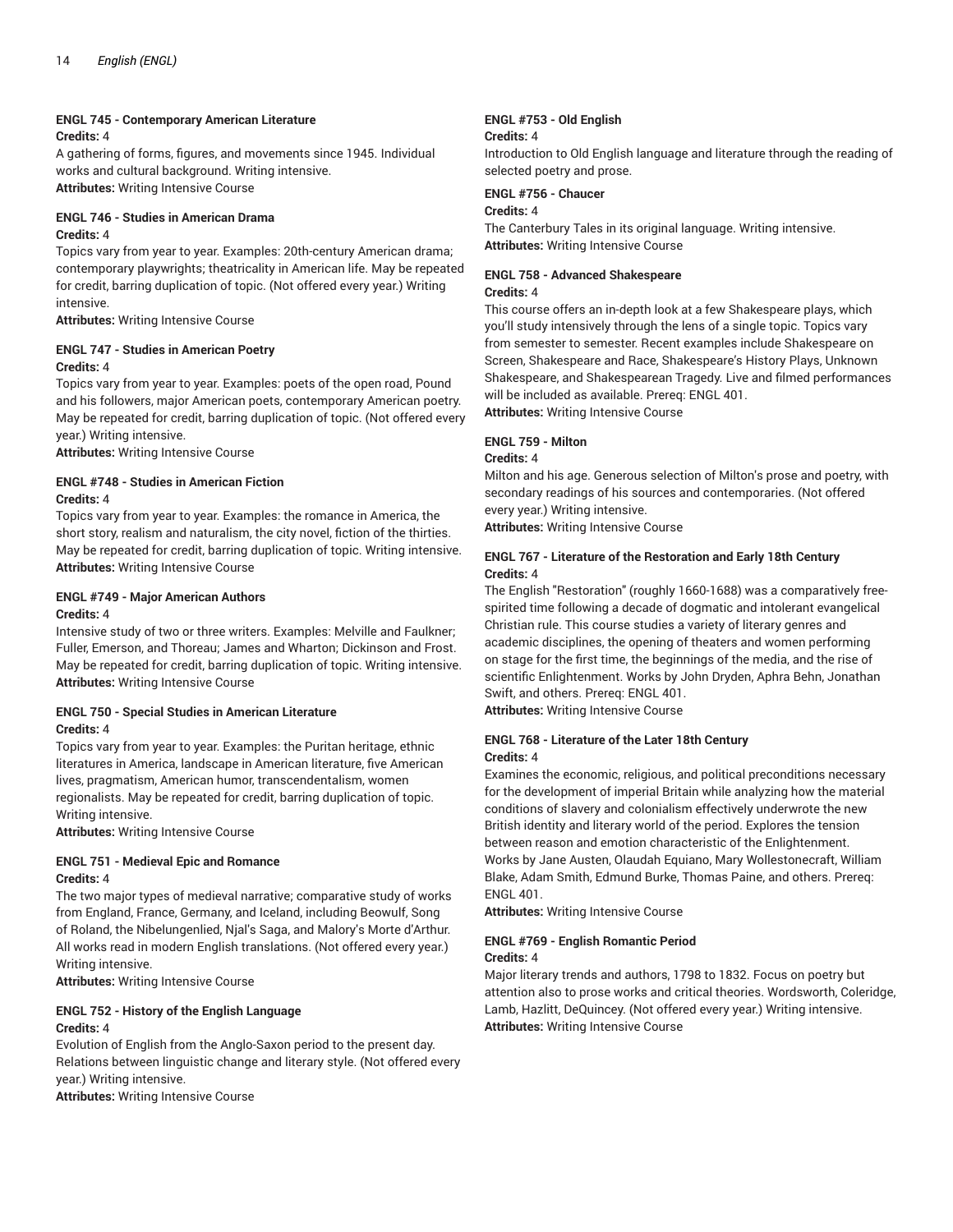#### **ENGL 771 - English Victorian Period Credits:** 4

Fiction, nonfiction, and poetry from 1832-1870. The growth of the city and middle-class life, with particular emphasis on money and love. Authors include Charlotte and Emily Bronte, Charles Dickens, E.B. Browning, A.L. Tennyson. (Not offered every year.) Writing intensive. **Attributes:** Writing Intensive Course

# **ENGL #772 - English Victorian Period Credits:** 4

Fiction, nonfiction, and poetry from 1870-1900. The social conflicts created by gender politics and imperial expansion, with particular emphasis on aesthetics and gothic horror. Thomas Hardy, Oscar Wilde, R.L. Stevenson, Bram Stoker. (Not offered every year.) Writing intensive. **Attributes:** Writing Intensive Course

# **ENGL 773 - Literary Modernisms: Return, Revolt, Recycle Credits:** 4

This course focuses on modernist writers such as T.S. Eliot, who sought to revitalize modern culture by looking backward to the past; Virginia Woolf, who experimented with the form of the novel; and performance artist Kabe Wilson, who recycles texts of high modernism. We explore modernist literature in its geopolitical contexts with special attention to imperial expansion and contraction, the rise of fascism, world wars, and struggles for suffrage, and national belonging. Prereq: ENGL 401. **Attributes:** Writing Intensive Course

# **ENGL 774 - Modern & Contemporary British Literature: New Departures Credits:** 4

This course celebrates the growing diversity of British literature over the past half century. These years witnessed the final breakup of the British empire, a civil war in Northern Ireland, the rise of Scottish nationalism, and an influx of immigrants from former colonies worldwide. Beginning with the "little Englander" attitudes of the postwar era, we will explore the emergence of postmodern and postcolonial Britain in fiction, graphic narrative, poetry, drama, film and performance. Prereq: ENGL 401. **Attributes:** Writing Intensive Course

# **ENGL 775 - Modern Irish Literature: A Changing Landscape Credits:** 4

In this course we will explore Irish literature and culture from the Celtic Renaissance in the early twentieth century to the Celtic Tiger of the early twenty-first. Readings will trace Ireland's transformation from and inwardlooking agricultural nation to one of the most globalized country's in the world. Recurring themes will include the status of the Church, changing gender roles, sectarian conflict, and Ireland's relation to the world. Prereq: ENGL 401.

# **ENGL 777 - Postcolonial Novel**

# **Credits:** 4

Representative novels from writers such as Salman Rushdie, Amitava Ghosh, Bapsi Sidhwa, R. K. Narayan, Raja Rao, Romesh Gunasekara, Arundati Roy, Mahasweta Devi, U.R. Anantamoorthy, and others. Study of the development of the novel in English in South Asia from the midnineteenth century to the present day, Focus is on novels originally written in English; English translations from other South Asian languages when appropriate. Writing intensive.

**Attributes:** Writing Intensive Course

# **ENGL 778 - Race and Gender in Film and Popular Culture Credits:** 4

This course explores representations of race and gender in American cinema and popular culture and features weekly readings in contemporary race and gender theories. Topics include the black women's gaze; woman as object; the action hero and hyper-masculinity; hybridity; race/ethnicity and hypersexuality; the crisis of white masculinity; white privilege; sexual orientation; transsexual and transgender performance. This course is reading and Canvas intensive, requiring weekly writing assignments and papers. It is NOT writing intensive.

**Attributes:** Writing Intensive Course

#### **ENGL 779 - Linguistic Field Methods Credits:** 4

Study of a non-Indo-European language by eliciting examples from an informant, rather than from written descriptions of the language. Students learn how to figure out the grammar of a language from raw data. Prereq: ENGL 405/LING 405. (Also offered as LING 779.) Special fee. (Not offered every semester) Writing intensive. **Attributes:** Writing Intensive Course

### **ENGL #780 - Drama of Shakespeare's Contemporaries: Will and Company Credits:** 4

Who were Shakespeare's contemporaries in the London theater, his models and mentors, his competitors, compatriots and rivals? Read the plays of those who inspired, fought with, befriended, and followed Shakespeare in one of the great eras of English literature. We'll discuss the development of revenge tragedy, histories and comedy, new styles of acting and theater buildings, presentations of court intrigue, the representation of women and "others," and the changing mores of early London. Prereq: ENGL 401.

**Attributes:** Writing Intensive Course

#### **ENGL #781 - English Drama, 1660-1800 Credits:** 4

Study of the selected plays, their performance and their publication. Works by such figures as William Wycherley, Thomas Otway, Mary Pix, George Lillo, Susanna Centlivre, Richard Sheridan, and Elizabeth Inchbald. Special attention to the new prominence of women in the drama of this period, changes in theatre architecture, forms of non-dramatic spectacle, and the political and social significance of drama. Writing intensive. **Attributes:** Writing Intensive Course

#### **ENGL 782 - Modern and Contemporary Drama Credits:** 4

An overview of the best writing for the modern and contemporary stage. We'll survey developments in theatre in the past 100 years, sampling such genres as absurdist drama, psychological gothic, "in yer face" theatre, feminist and African-American plays, and works by Latina/os, gay and immigrant writers. You'll discuss the changing role of theater in society, identity politics on and offstage, and shock, sex and violence as dramatic techniques. Live and filmed performances as available. Prereq: ENLG 401. **Attributes:** Writing Intensive Course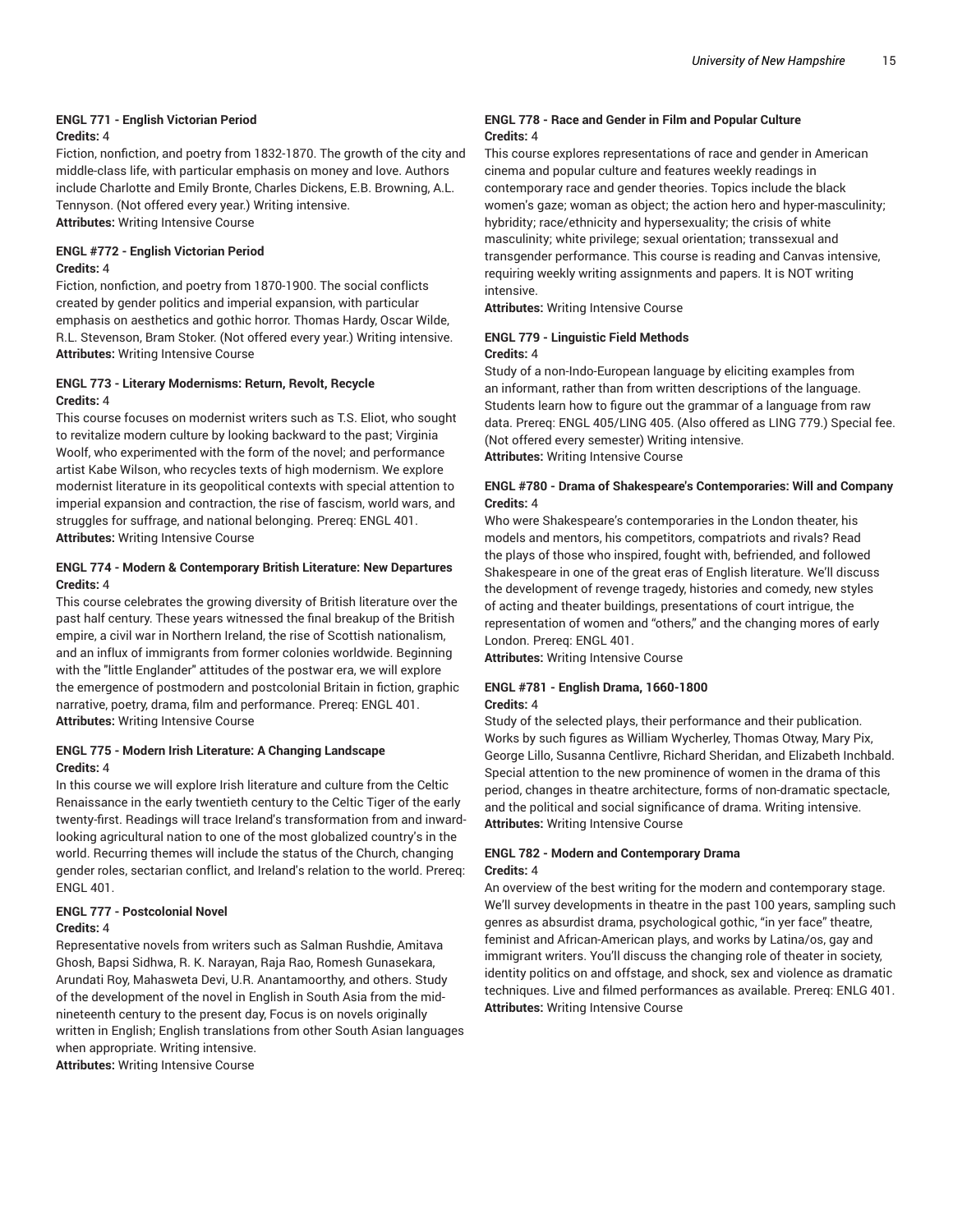# **ENGL 783 - English Novel of the 18th Century Credits:** 4

Study of the rise and development of the novel in the eighteenth century. Works by such figures as Daniel Defoe, Eliza Haywood, Samuel Richardson, Henry Fielding, Charlotte Lennox, Laurence Sterne, Frances Burney, and Jane Austen. Focus on writers who published their work in England but with examples from the colonial world and the continent (in translation) when appropriate. Writing intensive.

**Attributes:** Writing Intensive Course

# **ENGL 784 - English Novel of the 19th Century Credits:** 4

The highly popular novels of nineteenth-century Britain produced such memorable characters as Sherlock Holmes, Count Dracula, Alice in Wonderland, Frankenstein's monster, and Dr. Jekyll. The novel's literary engagements with science, love, and the city are entangled with cultural discourses on animals, monstrosity, supernaturalism, degeneration, empire, race, and crime. In this course, students will sample a set of novels that exemplify the distinct generic and thematic innovations of the period. Prereq: ENGL 401.

**Attributes:** Writing Intensive Course

# **ENGL 785 - Fabulous Feminists, Women Warriors, Women Worriers Credits:** 4

Literature and criticism by and about women writers, queer writers, gender issues, and literary history. Selection of writers and genres will vary by instructor and year (check English course description on lin at time of pre-registration). Prereq: ENGL 401.

**Attributes:** Writing Intensive Course

# **ENGL 787 - English Major Seminar Credits:** 4

Intensive study of specialized topics that vary from year to year. Enrollment in each seminar is limited to 15 so that all students can take an active part in discussion and work closely with the instructor on their papers. For details, see course description available in the department office. Prereq: ENGL 419 with a grade of B or better. This course may be repeated for credit (up to a maximum of 8 credits) with the approval of the English Department. Writing intensive.

**Attributes:** Writing Intensive Course

# **ENGL 788 - Senior Honors Credits:** 4

Open to senior English majors who, in the opinion of the department, have demonstrated the capacity to do superior work; permission required. An honors project consists of supervised research leading to a substantial thesis or writing of poetry or fiction portfolio. Required of students in the honors in major program. (Not offered every year.) Writing intensive. **Attributes:** Writing Intensive Course

# **ENGL 789 - Special Topics in English Teaching Credits:** 4

Advanced theories and practices course on English Teaching. Topics such as A) Teaching Young Adult Literature, C) Teaching English in Diverse Contexts, D) Teaching Drama, N) Teaching Nonfiction, R) English Teachers as Researchers, and T) Alternate Literacies and Teaching Technologies. Barring duplication of subject, course may be repeated for credit. For details see course descriptions available in the English department. Writing intensive.

**Attributes:** Writing Intensive Course

### **ENGL 790 - Special Topics in Linguistics Credits:** 4

Advanced course on a topic chosen by the instructor. Inquire at the English department office for a full course description each time the course is offered. Topics such as word formation, dialectology, linguistic theory and language acquisition, history of linguistics, language and culture, cross-disciplinary studies relating to linguistics. Barring duplication of subject, may be repeated for credit. (Also offered as LING 790.) Writing intensive.

**Attributes:** Writing Intensive Course

# **ENGL 791 - English Grammar**

# **Credits:** 4

An introduction to the terminology and major concepts in English grammar. Covers descriptive vs. prescriptive grammar, parts of speech, phrase structure, clause types, and basic sentence patterns. Useful for pre-service teachers seeking to acquire the background knowledge needed to make informed decisions about teaching of English grammar. **Attributes:** Writing Intensive Course

#### **ENGL 792 - Teaching Literature and Literacy Credits:** 4

This course introduces theories and practices of teaching literature and literacy, including teaching reading and writing as well as teaching literary analysis at the secondary level. Students also learn to plan lessons, choose texts, and create learning activities for speaking, listening, and viewing in grade five through twelve. The course is designed for students who are interested in teaching as a possible career. **Attributes:** Writing Intensive Course

# **ENGL 793 - Phonetics and Phonology Credits:** 4

The sound system of English and other languages as viewed from the standpoint of modern linguistic theory, including the following topics: the acoustic and articulatory properties of speech sounds, the phonemic repertories of particular languages, phonological derivations, and prosodic phenomena such as stress and intonation. (Also offered as LING 793.) Prereq: a basic linguistics course or permission.

# **ENGL 794 - Syntax**

# **Credits:** 4

Relationship of grammar and meaning as viewed from the standpoint of modern linguistic theory. Emphasizes the syntax and semantics of English, with special attention to the construction of arguments for or against particular analyses. (Also offered as LING 794.) Prereq: a basic linguistics course or permission of the instructor. Writing intensive. **Attributes:** Writing Intensive Course

# **ENGL 795 - Independent Study**

#### **Credits:** 1-4

Open to highly qualified juniors and seniors. To be elected only with permission of the department chairperson and of the supervising faculty member or members. Barring duplication of subject, may be repeated for credit up to a maximum of 8 credits. Writing intensive. **Attributes:** Writing Intensive Course